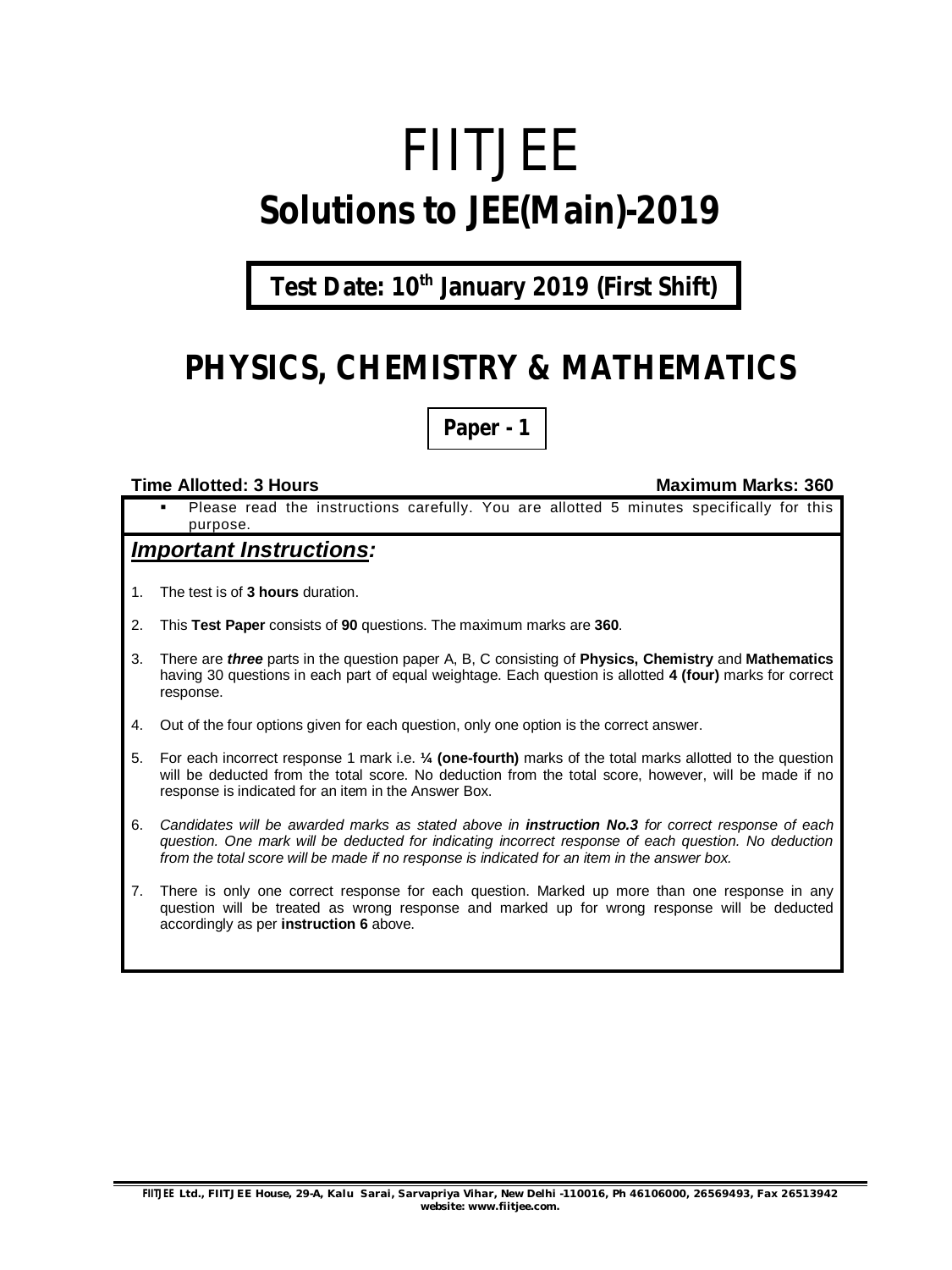# **PART –A (PHYSICS)**

1. In an electron microscope, the resolution that can be achieved is of the order of the wavelength of electrons used. To resolve a width of  $7.5 \times 10^{-12}$  m, the minimum electron energy required is close to:

| (A) 500 keV | (B) 100 keV  |
|-------------|--------------|
| (C) 1 keV   | $(D)$ 25 keV |

2. To mop-clean a floor, a cleaning machine presses a circular mop of radius R vertically down with a total force F and rotates it with a constant angular speed about its axis. If the force F is distributed uniformly over the mop and the floor is  $\mu$ , the torque, applied by the machine on the mop is:

| $(A)$ $\mu$ FR/3 | $(B) \mu FR/6$           |
|------------------|--------------------------|
| $(C) \mu FR/2$   | (D) $\frac{2}{3} \mu FR$ |

3. A potentiometer wire AB having length L and resistance 12 r is joined to a cell D of emf  $\varepsilon$  and internal resistance r. A cell C having emf  $\varepsilon/2$  and internal resistance 3r is connected. The length AJ at which the galvanometer as shown in figure shows no deflection is: (B)  $\frac{11}{21}$ L









4. A TV transmission tower has a height of 140 m and the height of the receiving antenna is 40 m. What is the maximum distance upto which signals can be broadcasted from this tower in LOS (Line of Sight) mode? (Given : radius of earth =  $6.4 \times 10^6$  m).

24

(D)  $\frac{5}{12}$ L 12

| $(A)$ 65 km |  |  | (B) 48 km   |  |
|-------------|--|--|-------------|--|
| $(C)$ 80 km |  |  | $(D)$ 40 km |  |

5. In the cube of side 'a' shown in the figure, the vector from the central point of the face ABOD to the central point of the face BEFO will be: (A)  $\frac{1}{2}a(\hat{k}-\hat{i})$  $-{\hat{i}}$ ) (B)  $\frac{1}{2}a({\hat{i}} - {\hat{k}})$ -

2 (C)  $\frac{1}{2}a(\hat{j}-\hat{i})$ 2

E  $\rightarrow$ H 2  $- \hat{i}$ ) (D)  $\frac{1}{2} a (\hat{j} - \hat{k})$ -2

6. A uniform metallic wire has a resistance of 18  $\Omega$  and is bent into an equilateral triangle. Then, the resistance between any two vertices of the triangle is: (A)  $4 \Omega$  (B)  $8 \Omega$ 

| (C) 12 $\Omega$ | (D) $2 \Omega$ |
|-----------------|----------------|
|                 |                |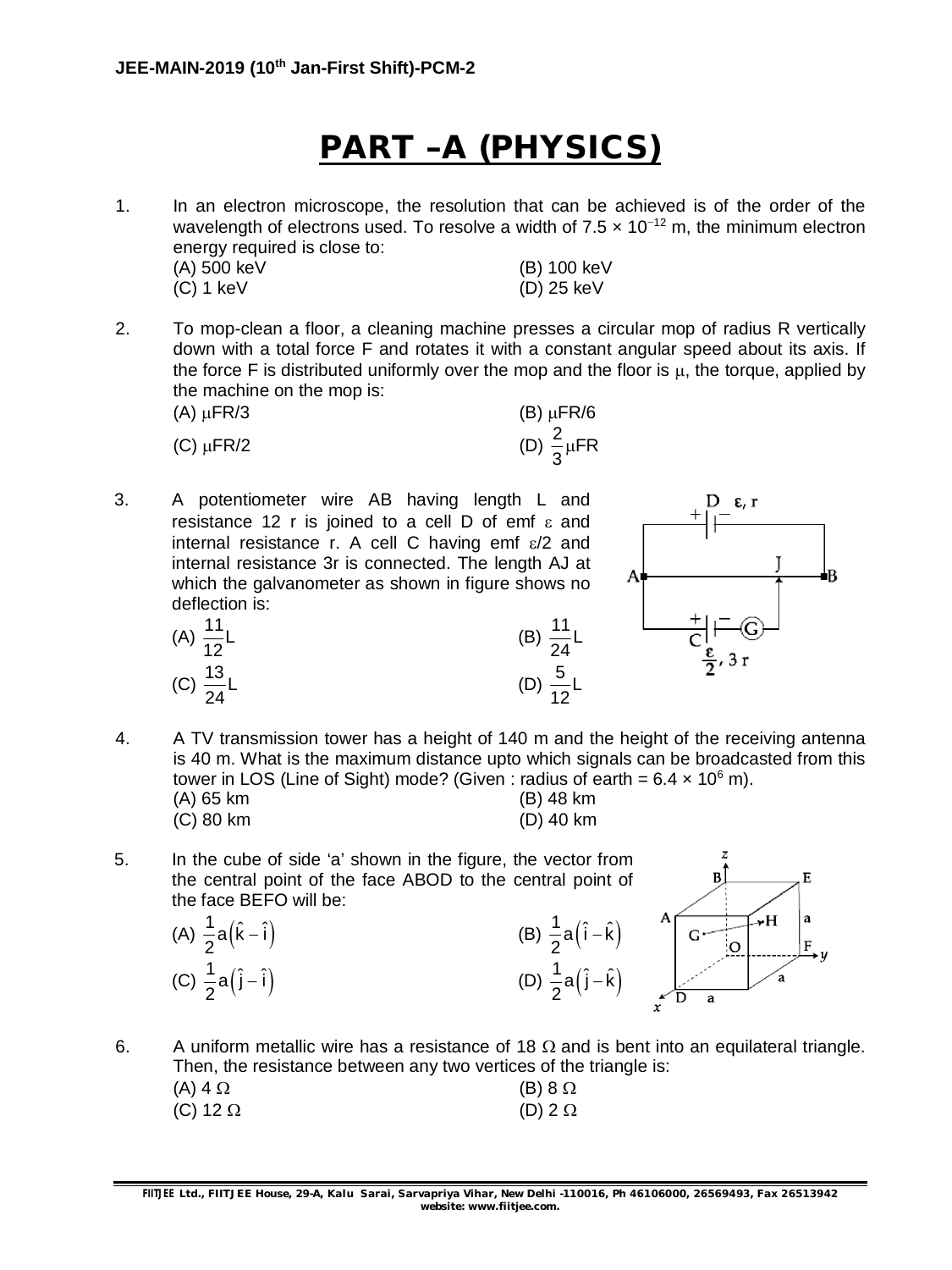7. A block of mass m is kept on a platform which starts from rest with constant acceleration g/2 upward, as shown in figure. Work done by normal reaction on block in time t is:

(A) 
$$
-\frac{mg^2t^2}{8}
$$
  
\n(B)  $\frac{mg^2t^2}{8}$   
\n(C) 0  
\n(D)  $\frac{3mg^2t^2}{8}$ 

- 8. In a Young's double slit experiment with slit separation 0.1 mm, one observes a bright fringe at angle  $\frac{1}{16}$ 40 rad by using light of wavelength  $\lambda_1$ . When the light of wavelength  $\lambda_2$  is used a bright fringe is seen at the same angle in the same set up. Given that  $\lambda_1$  and  $\lambda_2$ are in visible range (380 nm to 740 nm), their values are: (A) 625 nm, 500 nm (B) 380 nm, 525 nm (C) 380 nm, 500 nm (D) 400 nm, 500 nm
- 9. Two guns A and B can fire bullets at speed 1 km/s and 2 km/s respectively. From a point on a horizontal ground, they are fired in all possible directions. The ratio of maximum areas covered by the bullets fired by the two guns, on the ground is:

| (A) 1 : 16 |  | (B) 1:2 |
|------------|--|---------|
| (C) 1 : 4  |  | (D) 1:8 |

10. The density of a material in SI units is 128 kg  $m^{-3}$ . In certain units in which the unit of length is 25 cm and the unit of mass 50 g, the numerical value of density of the material is:

| (A) 40  | $(B)$ 16  |
|---------|-----------|
| (C) 640 | $(D)$ 410 |

- 11. A magnet of total magnetic moment  $10^{-2}$ i A-m<sup>2</sup> is placed in a time varying magnetic field,  $B\hat{i}(\cos \omega t)$  where B = 1 Tesla and  $\omega$  = 0.125 rad/s. The work done for reversing the direction of the magnetic moment at  $t = 1$  second, is: (A) 0.01 J (B) 0.007 J (C) 0.028 J (D) 0.014 J
- 12. A heat source at  $T = 10^3$  K is connected to another heat reservoir at  $T = 10^2$  K by a copper slab which is 1 m thick. Given that the thermal conductivity of copper is 0.1  $WK^{-1}$  $m<sup>-1</sup>$ , the energy flux through it in the steady state is:

| $(A)$ 90 Wm <sup>-2</sup> | (B) 120 $Wm^{-2}$ |
|---------------------------|-------------------|
| (C) 65 $Wm^{-2}$          | (D) 200 $Wm^{-2}$ |

13. A parallel plate capacitor is of area 6  $\text{cm}^2$  and a separation 3 mm. The gap is filled with three dielectric materials of equal thickness (see figure) with dielectric constants  $K_1 =$ 10,  $K_2$  = 12 and  $K_3$  = 14. The dielectric constant of a material which when fully inserted in above capacitor, gives same capacitance would be: (A) 4 (B) 14 (C) 12 (D) 36

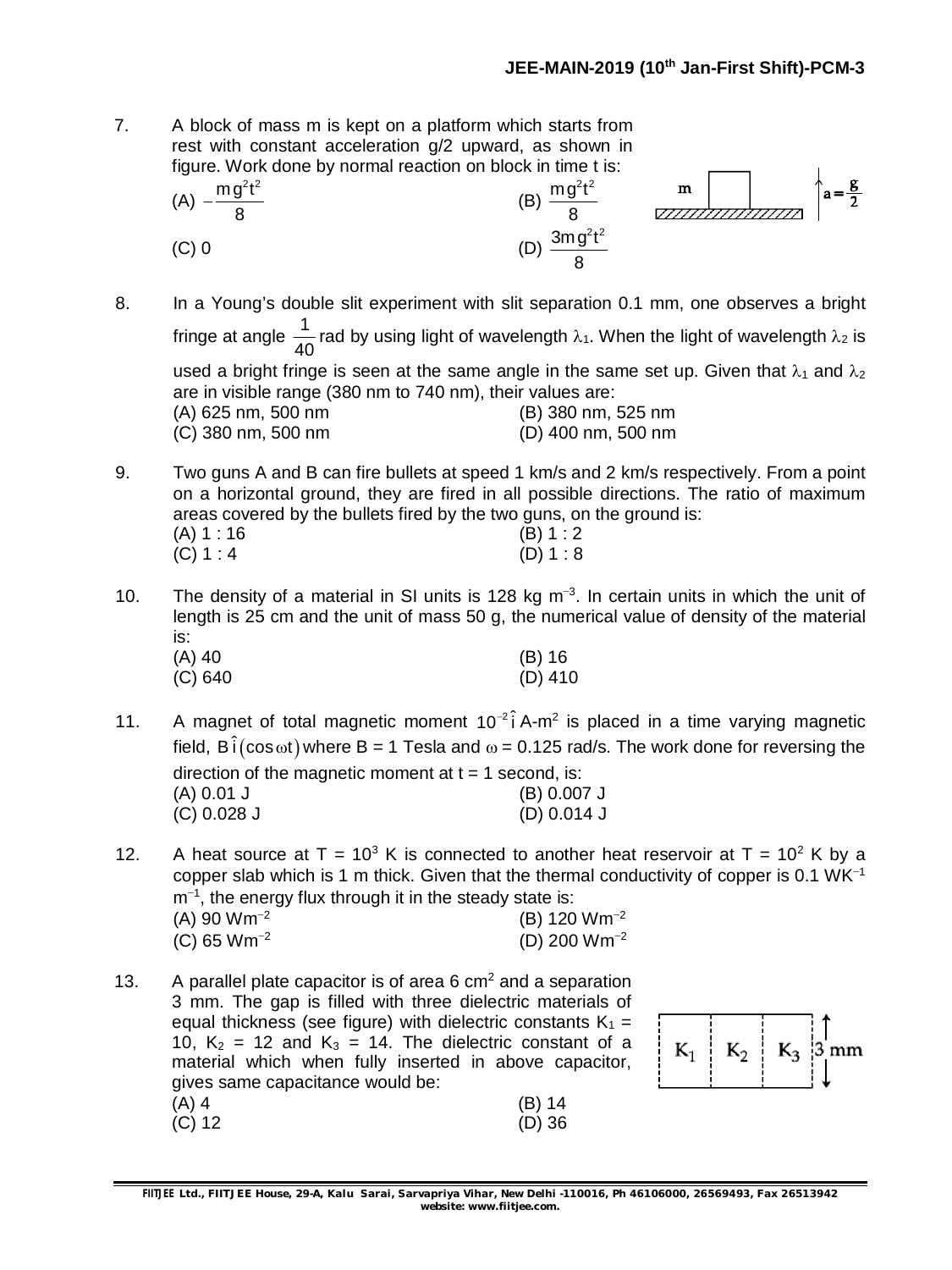14. A charge Q is distributed over three concentric spherical shell of radii a, b, c (a  $\lt$  b  $\lt$  c) such that their surface charge densities are equal to one another. The total potential at a point at distance  $r$  from their common centre, where  $r < a$ , would be:

(A) 
$$
\frac{Q}{12\pi \epsilon_0} \frac{ab + bc + ca}{abc}
$$
  
\n(B)  $\frac{Q(a^2 + b^2 + c^2)}{4\pi \epsilon_0 (a^3 + b^3 + c^3)}$   
\n(C)  $\frac{Q}{4\pi \epsilon_0 (a + b + c)}$   
\n(D)  $\frac{Q(a + b + C)}{4\pi \epsilon_0 (a^2 + b^2 + c^2)}$ 

15. Three Carnot engines operate in series between a heat source at a temperature  $T_1$  and a heat sink at temperature  $T_4$  (see figure). There are two other reservoirs at temperature  $T_2$  and  $T_3$ , as shown, with  $T_1$  >  $T_2 > T_3 > T_4$ . The three engines are equally efficient if:

(A) 
$$
T_2 = (T_1T_4)^{\frac{1}{2}}; T_3 = (T_1^2T_4)^{\frac{1}{3}}
$$
  
\n(B)  $T_2 = (T_1^2T_4)^{\frac{1}{3}}; T_3 = (T_1T_2^4)^{\frac{1}{3}}$   
\n(C)  $T_2 = (T_1T_4^2)^{\frac{1}{3}}; T_3 = (T_1^2T_4)^{\frac{1}{3}}$   
\n(D)  $T_2 = (T_1^3T_4)^{\frac{1}{4}}; T_3 = (T_1T_4^3)^{\frac{1}{4}}$ 



16. A satellite is moving with a constant speed  $\upsilon$  in circular orbit around the earth. An object of mass 'm' is ejected from the satellite such that it just escapes from the gravitational pull of the earth. At the time of ejection, the kinetic energy of the object is: (A) 2  $mv^2$ (B)  $mv^2$ 

| $\sqrt{ }$                        |                                   |
|-----------------------------------|-----------------------------------|
| (C) $\frac{1}{2}$ mv <sup>2</sup> | (D) $\frac{3}{2}$ mv <sup>2</sup> |
|                                   |                                   |

17. Water flows into a large tank with flat bottom at the rate of  $10^{-4}$  m<sup>3</sup>s<sup>-1</sup>. Water is also leaking out of a hole of area 1  $cm<sup>2</sup>$  at its bottom. If the height of the water in the tank remains steady, then this height is:

| (A) 5.1 cm | $(B)$ 1.7 cm |
|------------|--------------|
| (C) 4 cm   | $(D)$ 2.9 cm |

18. A string of length 1 m and mass 5 g is fixed at both ends. The tension in the string is 8.0 N. The string is set into vibration using an external vibrator of frequency 100 Hz. The separation between successive nodes on the string is close to:

| (A) 10.0 cm | $(B)$ 33.3 cm |
|-------------|---------------|
| (C) 16.6 cm | $(D)$ 20.0 cm |

19. A train moves towards a stationary observer with speed 34 m/s. The train sounds a whistle and its frequency registered by the observer is  $f_1$ . If the speed of the train is reduced to 17 m/s, the frequency registered is  $f_2$ . If speed of sound is 340 m/s, then the ratio  $f_1/f_2$  is:

| (A) 18/17 | (B) 19/18   |
|-----------|-------------|
| (C) 20/19 | $(D)$ 21/20 |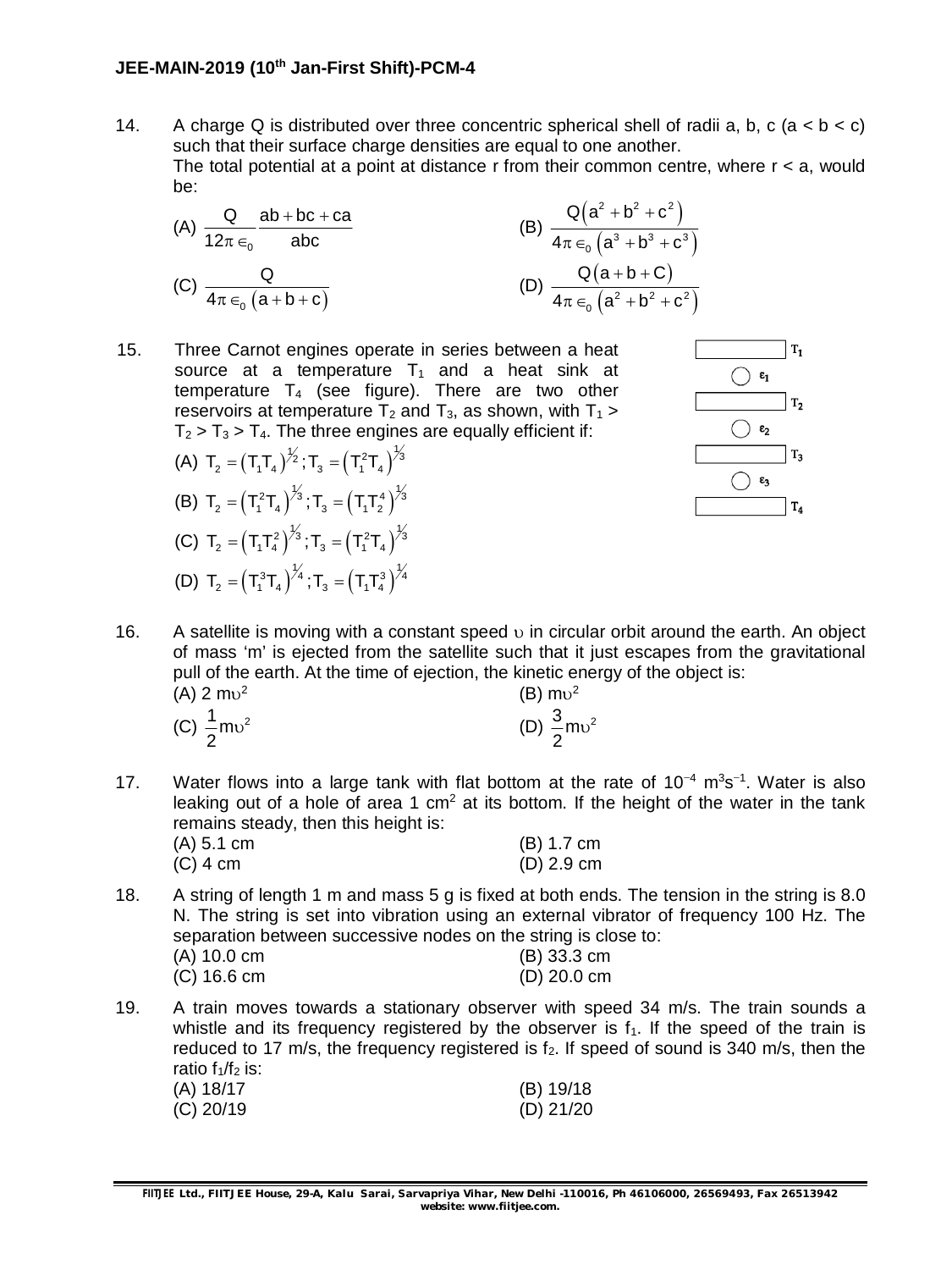$\longrightarrow R \longleftarrow$ 

R

20. A plano convex lens of refractive index  $\mu_1$  and focal length  $f_1$  is kept in contact with another plano concave lens of refractive index  $\mu_2$  and focal length f<sub>2</sub>. If the radius of curvature of their spherical faces is R each and  $f_1 = 2f_2$ , then  $\mu_1$  and  $\mu_2$  are related as: (A)  $\mu_1 + \mu_2 = 3$  (B)  $2\mu_1 + \mu_2 = 1$ (C)  $3\mu_2 + \mu_1 = 1$  (D)  $2\mu_2 + \mu_1 = 1$ 

21. To get output '1' at R, for the given logic gate  $\mathbf{Y}$ circuit the input values must be:  $(A) X = 0, Y = 1$  $(B) X = 1, Y = 1$  $(C) X = 1, Y = 0$ (D)  $X = 0, Y = 0$ 

- 22. If the magnetic field of a plane electromagnetic wave is given by (The speed of light  $=$  $3 \times 10^8$  m/s) B = 100  $\times 10^{-6}$  sin  $2\pi \times 2 \times 10^{15}$  (t -  $\frac{\text{X}}{\text{X}}$ c = 100 × 10<sup>-6</sup> sin  $\left[2\pi \times 2 \times 10^{15} \left(t-\frac{x}{c}\right)\right]$  then the maximum electric field associated with it is: (A)  $6 \times 10^4$  N/C (B)  $3 \times 10^4$  N/C (C)  $4 \times 10^4$  N/C (D)  $4.5 \times 10^4$  N/C
- 23. Using a nuclear counter the count rate of emitted particles from a radioactive source is measured. At  $t = 0$  it was 1600 counts per second and  $t = 8$  seconds it was 100 counts per second. The count rate observed, as counts per second, at  $t = 6$  seconds is close to: (A) 200 (B) 150 (C) 400 (D) 360
- 24. A solid metal cube of edge length 2 cm is moving in a positive y-direction at a constant speed of 6 m/s. There is a uniform magnetic field of 0.1 T in the positive z-direction. The potential difference between the two faces of the cube perpendicular to the x-axis, is: (A) 12 mV (B) 6 mV (C) 1 mV (D) 2 mV
- 25. Two electric dipoles A, B with respective dipole moments  $\overrightarrow{d_A} = -4$  qa i and  $\overrightarrow{d_B} = 2$  qa i are placed on the x-axis with a separation R, as shown in the figure. The distance from A at which both of them produce the same potential is:

 $(A)$ 

 $(C)$ 

The potential is:  
\n
$$
\frac{R}{\sqrt{2}+1}
$$
\n
$$
\frac{R}{\sqrt{2}-1}
$$
\n(B)\n
$$
\frac{\sqrt{2}R}{\sqrt{2}+1}
$$
\n(C)\n
$$
\frac{\sqrt{2}R}{\sqrt{2}-1}
$$
\n(D)\n
$$
\frac{\sqrt{2}R}{\sqrt{2}-1}
$$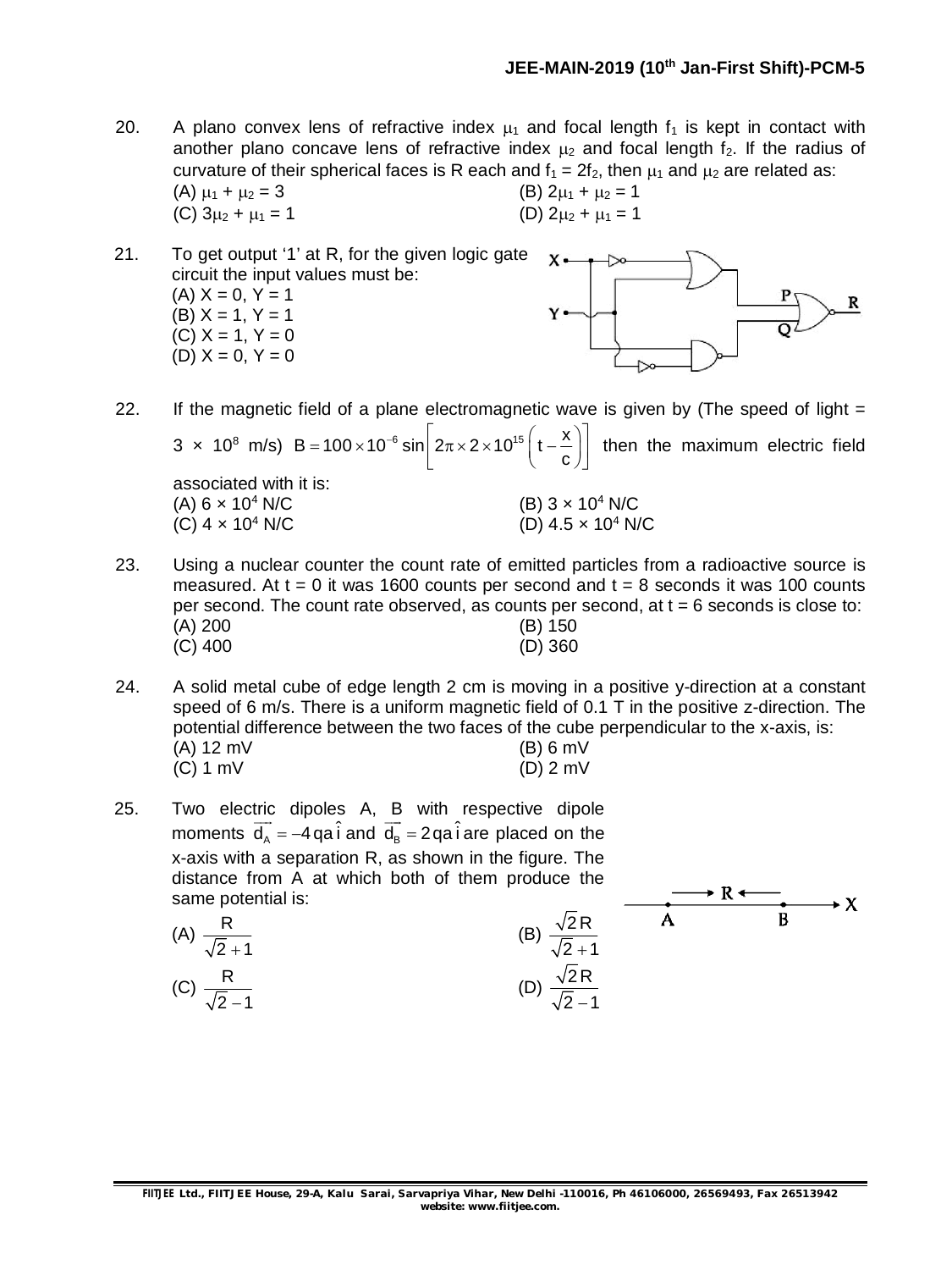- 26. In the given circuit the cells have zero internal resistance. The currents (in Amperes) passing through resistance  $R_1$  and  $R_2$  respectively, are: (A) 1, 2
	- (B) 2, 2 (C) 0.5, 0 (D) 0, 1



- 27. A 2 W carbon resistor is color coded with green, black, red and brown respectively. The maximum current which can be passed through this resistor is: (A) 20 mA (B) 100 mA (C) 0.4 mA (D) 63 mA
- 28. A piece of wood of mass 0.03 kg is dropped from the top of a 100 m height building. At the same time, a bullet of mass 0.02 kg is fired vertically upward, with a velocity 100 ms <sup>1</sup>, from the ground. The bullet gets embedded in the wood. Then the maximum height to which the combined system reaches above the top of the building before falling below is:  $(g = 10 \text{ ms}^{-2})$

| (A) 20 m | $(B)$ 30 m |
|----------|------------|
| (C) 40 m | $(D)$ 10 m |

29. An insulating thin rod of length  $\ell$  has a linear charge density  $\rho(x) = \rho_0 \frac{x}{\ell}$  $\ell$ on it. The rod is rotated about an axis passing through the origin  $(x = 0)$  and perpendicular to the rod. If the rod makes n rotations per second, then the time averaged magnetic moment of the rod is:

| (A) $\pi n \rho \ell^3$             | (B) $\frac{\pi}{3}$ n $\rho \ell^3$ |
|-------------------------------------|-------------------------------------|
| (C) $\frac{\pi}{4}$ n $\rho \ell^3$ | (D) $n\rho \ell^3$                  |

30. A homogeneous solid cylindrical roller of radius R and mass M is pulled on a cricket pitch by a horizontal force. Assuming rolling without slipping, angular acceleration of the cylinder is:

| Ω⊏<br>(A)<br>2mR | 3mR |
|------------------|-----|
| (C)              | 2F  |
| 2mR              | 3mR |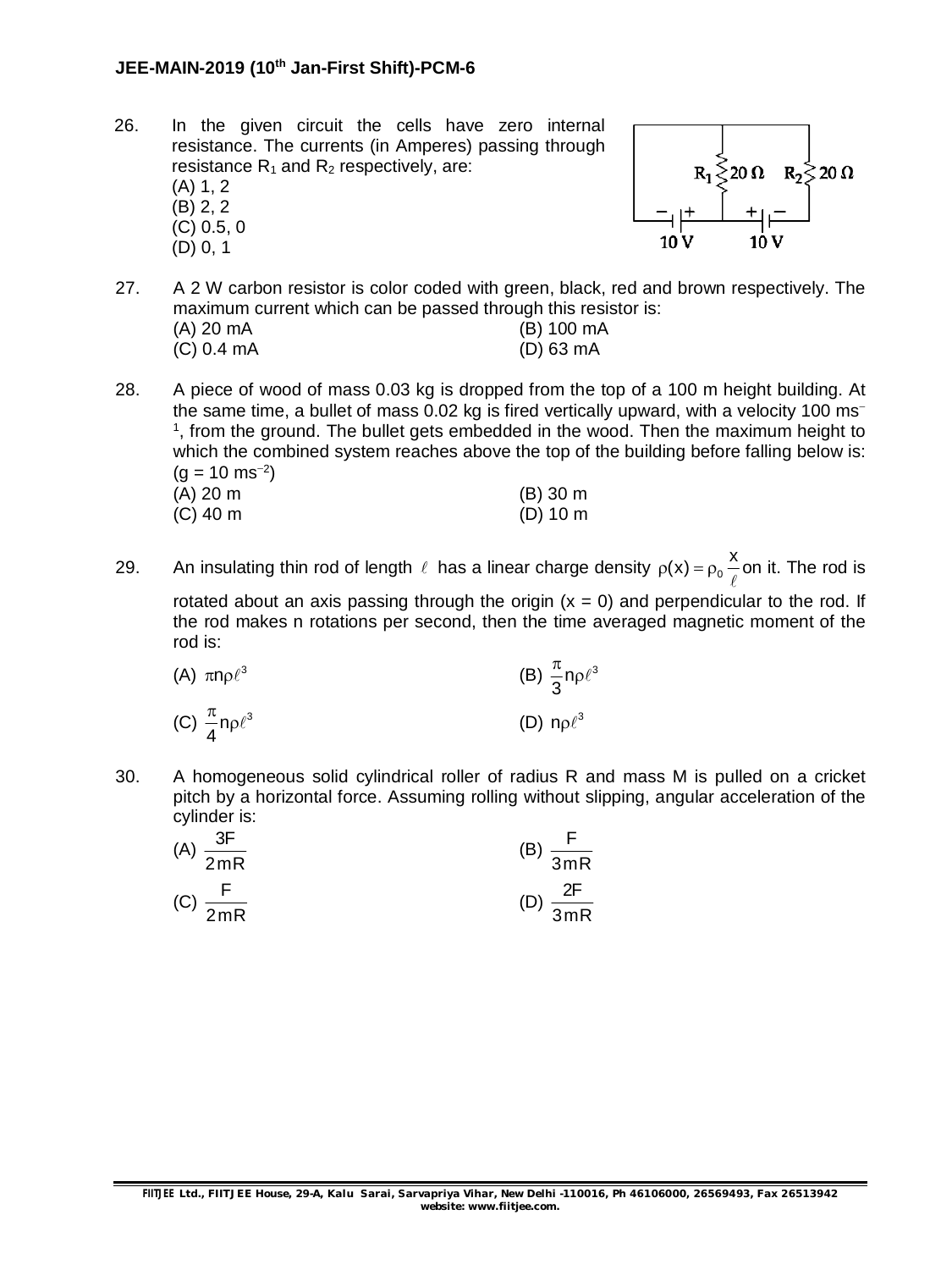# **PART –B (CHEMISTRY)**

- 31. The total number of isomers for a square planar complex  $[M(F)(Cl)(SCN)(NO<sub>2</sub>)]$  is (A) 16  $(A) 16$ (C) 4 (D) 12
- 32. A process that has  $\Delta H = 200$  J mol<sup>-1</sup> and  $\Delta S = 40$  JK<sup>-1</sup> mol<sup>-1</sup>. Out of the values given below, choose the minimum temperature above which the process will be spontaneous: (A) 20 K (B) 12 K (C) 5 K (D) 4 K
- 33. The values of  $K_p/K_c$  for the following reactions at 300 K are respectively: (At 300 K, Rt = 24.62 dm<sup>3</sup> atm mol<sup>-1</sup>)

 $N_2(g) + O_2(g) = 2NO(g)$  $N_2O_4(g) = 2NO_2(g)$  $N_2(g) + 3H_2(g) = 2NH_3(g)$ 

- (A) 1, 24.62 dm<sup>3</sup> atm mol<sup>-1</sup>, 606.0 dm<sup>6</sup> atm<sup>2</sup> mol<sup>-2</sup>
- (B) 1, 24.62 dm<sup>3</sup> atm mol<sup>-1</sup>, 1.65  $\times$  10<sup>-3</sup> dm<sup>-6</sup> atm<sup>-2</sup> mol<sup>2</sup>
- (C) 1,  $4.1 \times 10^{-2}$  dm<sup>-3</sup> atm<sup>-1</sup> mol, 606.0 dm<sup>6</sup> atm<sup>2</sup> mol<sup>-2</sup>
- (D) 24.62 dm<sup>3</sup> atm mol<sup>-1</sup>, 606.0 dm<sup>6</sup> atm<sup>2</sup> atm<sup>2</sup> mol<sup>-2</sup>, 1.65  $\times$  10<sup>-3</sup> dm<sup>-6</sup> atm<sup>-2</sup> mol<sup>2</sup>
- 34. The total number of isotopes of hydrogen and number of radioactive isotopes among them, respectively are

| (A) 3 and 1 | $(B)$ 3 and 2 |
|-------------|---------------|
| (C) 2 and 1 | $(D)$ 2 and 0 |

- 35. Water filled in two glasses A and B have BOD values of 10 and 20 respectively. The correct statement regarding them is
	- (A) B is more polluted than A
	- (B) A is suitable for drinking, whereas B is not
	- (C) both A and B are suitable for drinking
	- (D) A is more polluted than B
- 36. Which primitive unit cell has unequal edge length ( $a \ne b \ne c$ ) and all axial angles different from  $90^\circ$ ?
	- (A) Triclinic (B) Hexagonal
	- (C) Monoclinic (D) Tetragonal
- 
- 37. The major product of the following reaction is:



**FIITJEE** *Ltd., FIITJEE House, 29-A, Kalu Sarai, Sarvapriya Vihar, New Delhi -110016, Ph 46106000, 26569493, Fax 26513942 website: [www.fiitjee.com.](http://www.fiitjee.com.)*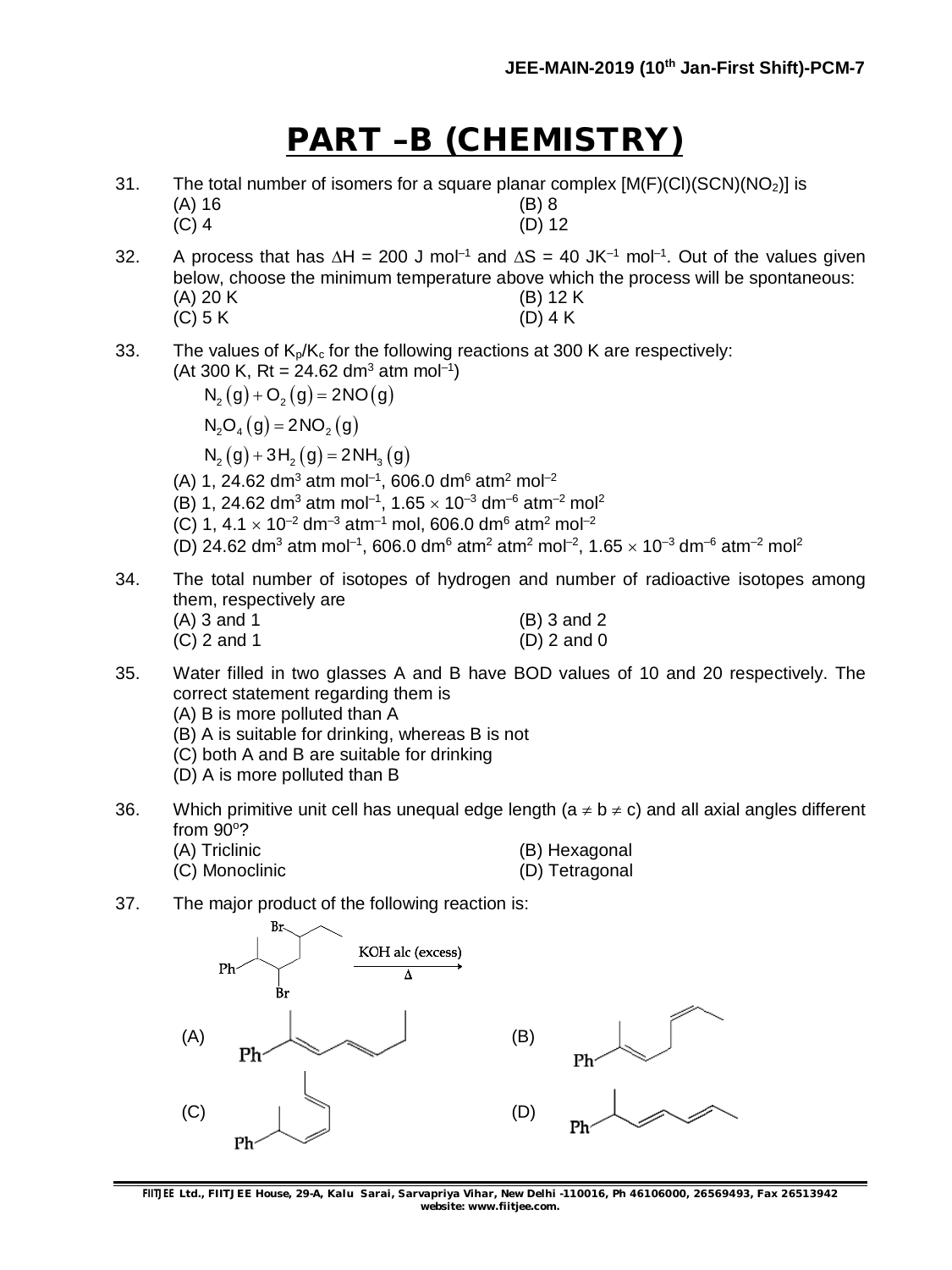38. Consider the given plots for a reaction obeying Arrhenius equation ( $0^{\circ}C < T < 300^{\circ}C$ ): (k and  $E_a$  are rate constant and activation energy respectively)



Choose the correct option: (A) I is right but II is wrong (B) Both I and Ii are correct (C) I is wrong but II is right (D) Both I and II are wrong



39. The major product formed in the reaction given below will be:



40. Wilkinson catalyst is (A)  $[(Ph_3P)_3$ IrCl]  $(B) [Et_3P)_3RhCl]$ (C)  $[(Ph_3P)_3RhCl]$  (D)  $[(Et_3P)_3IrCl]$ 

- 41. If dichloromethane(DCM) and water( $H_2O$ ) are used for differential extraction, which one of the following statements is correct?
	- (A) DCM and  $H_2O$  would stay as lower and upper layer respectively in the S.F
	- $(B)$  DCM and  $H<sub>2</sub>O$  will make turbid/colloidal mixture
	- $(C)$  DCM and H<sub>2</sub>O would stay as upper and lower layer respectively in the separating funnel(S.F)
	- (D) DCM and H2O will be miscible clearly
- 42. Which diccarboxylic acid in presence of a dehydrating agent is least reactive to give anhydride?

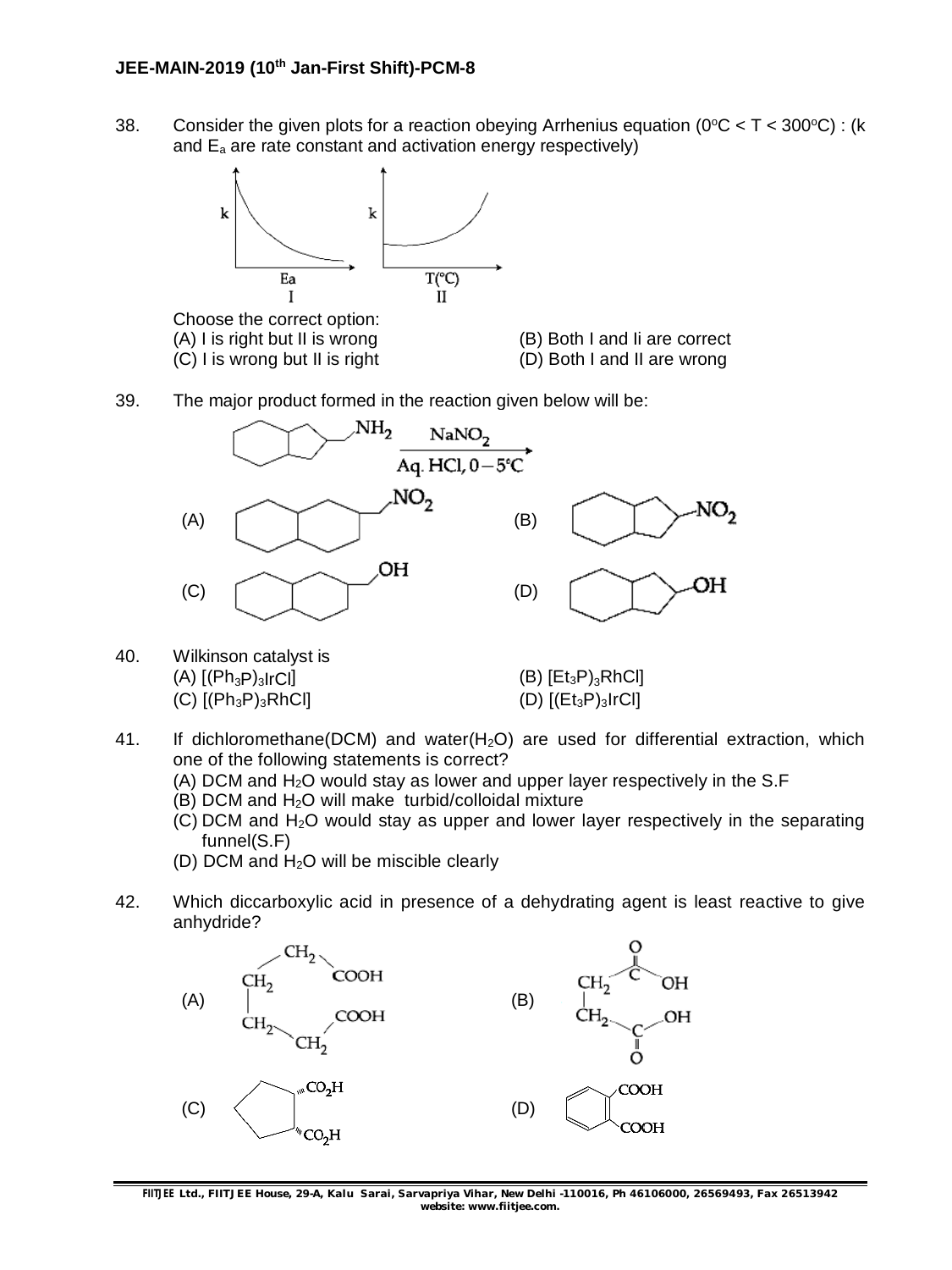43. The decreasing order of ease of alkaline hydrolysis for the following ester is



44. Which of the graphs shown below does not represent the relationship between incident light and the electron ejected from metal surface?



- 45. Which of the following is not an example of heterogeneous catalytic reaction? (A) Ostwald's process (B) Combustion of coal (C) Hydrogenation of vegetable oils (D) Haber's process
- 46. The effect of lanthanoid contraction in the lanthanoid series of elements by the large means
	- (A) increase in both atomic and ionic radii
	- (B) decrease in atomic radii and increase in ionic radii
	- (C) decrease in both atomic and ionic radii
	- (D) increase in atomic radii and decrease in ionic radii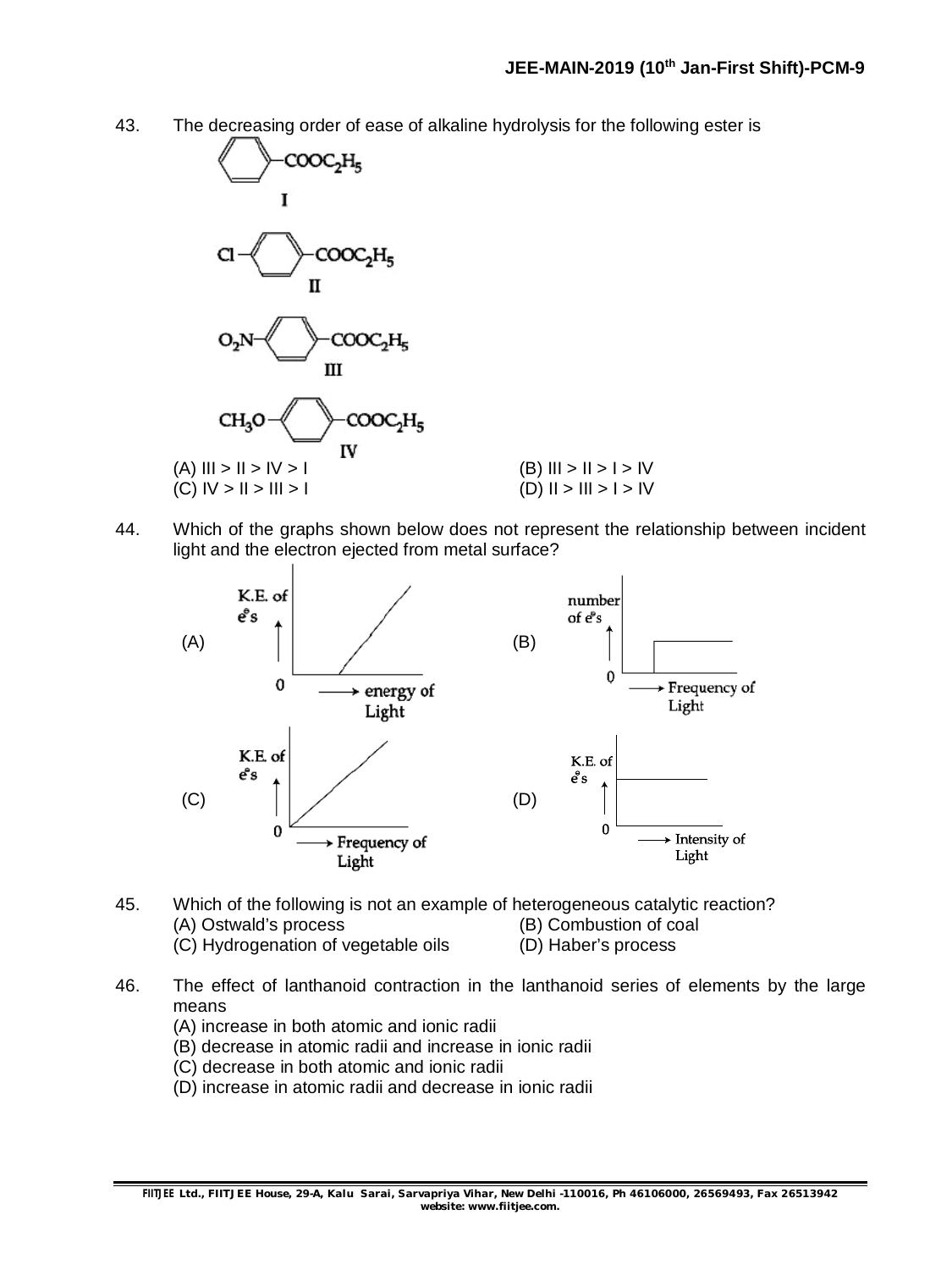47. Which hydrogen in compound(E) is easily replaceable during bromination reaction in presence of light?

| $CH3-CH2-CH=CH2$<br>α<br>(E) |                           |
|------------------------------|---------------------------|
| $(A)$ $\alpha$ - hydrogen    | $(B)$ $\gamma$ - hydrogen |
| $(C)$ $\delta$ - hydrogen    | $(D)$ $\beta$ - hydrogen  |

48. The major product of the following reaction is





- 50. The type of hybridisation and number of lone pair(s) of electrons of Xe in  $XeOF_4$ respectively are  $(A)$  sp<sup>3</sup>d<sup>2</sup> and 1  $(B)$  sp<sup>3</sup>d and 2  $(C)$  sp<sup>3</sup>d<sup>2</sup> and 2  $(D)$  sp<sup>3</sup>d and 1
- 51. The electronegativity of aluminium is similar to<br>(A) carbon (B) beryllium (C) boron (D) lithium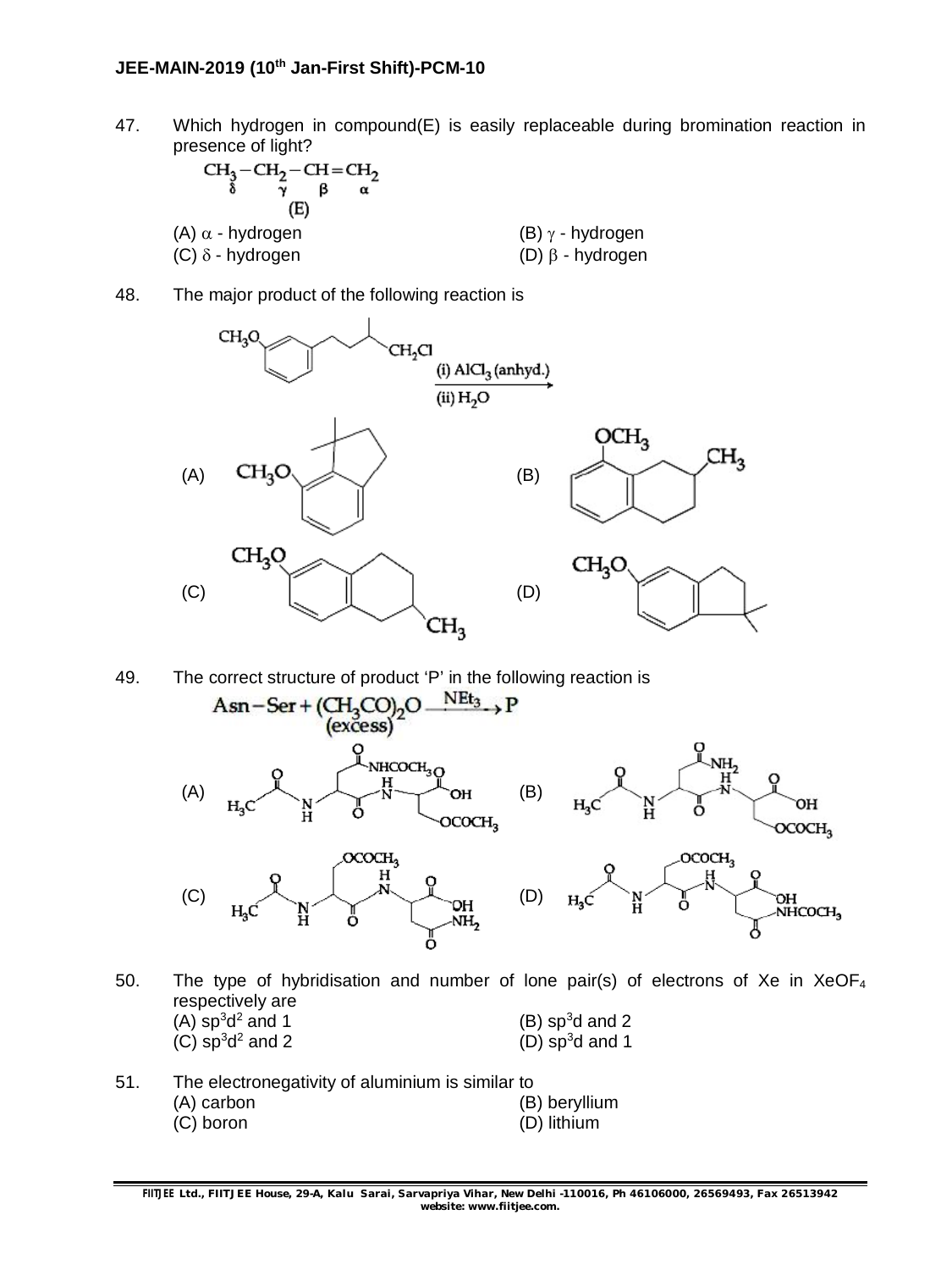- 52. Consider the following
	- $Zn^{2+} + 2e^- \longrightarrow Zn(s);E^{\circ} = -0.76 \text{ V}$  $Ca^{2+} + 2e^- \longrightarrow Ca(s);E^{\circ} = -2.87 \text{ V}$  $Mg^{2+} + 2e^- \longrightarrow Mg(s); E^{\circ} = -2.36 \text{ V}$  $Ni^{2+} + 2e^- \longrightarrow Ni(s); E^{\circ} = -0.25 \text{ V}$ The reducing power of the metals increases in the order  $(A)$  Ca < Zn < Mg < Ni  $(B)$  Ni < Zn < Mg < Ca  $(C)$  Zn < Mg < Ni < Ca (D) Ca < Mg < Zn < Ni
- 53. The chemical nature of hydrogen peroxide is (A) oxidising agent in acidic medium, but not in basic medium (B) reducing agent in basic medium but not in acidic medium (C) oxidising and reducing agent in acidic medium but not in basic medium (D) oxidising and reducing agent in both acidic and basic medium

54. A mixture of 100 m mol of  $Ca(OH)_2$  and 2 g of sodium sulphate was dissolved in water and the volume was made upto 100 mL. The mass of calcium sulphate formed and the concentration of OH– in resulting solution, respectively are (Molar mass of Ca(OH)<sub>2</sub>, Na<sub>2</sub>SO<sub>4</sub> and CaSO<sub>4</sub> are 74, 143 and 136 g mol<sup>-1</sup> respectively;  $\mathsf{K}_{\mathsf{sp}}$  of Ca(OH)<sub>2</sub> is 5.5  $\times$  10<sup>-6</sup>)  $(A)$  1.9 g, 0.28 mol  $L^{-1}$ (B) 13.6 g, 0.28 mol L–1 (C) 1.9g, 0.14 mol  $L^{-1}$ (D) 13.6 g, 0.14 mol L–1

55. Liquids A and B form and ideal solution in the entire composition range. At 350 K, the vapour pressures of pure A and pure B are  $7 \times 10^3$  Pa and  $12 \times 10^3$  Pa, respectively. The composition of the vapour in equilibrium with a solution containing 40 mole percent of A at this temperature is

(A)  $x_A = 0.37$ ;  $x_B = 0.63$  (B)  $x_A = 0.28$ ;  $x_B = 0.72$ (C)  $x_A = 0.4$ ;  $x_B = 0.6$  (D)  $x_A = 0.76$ ;  $x_B = 0.24$ 

56. The major product 'X' formed in the following reaction is:

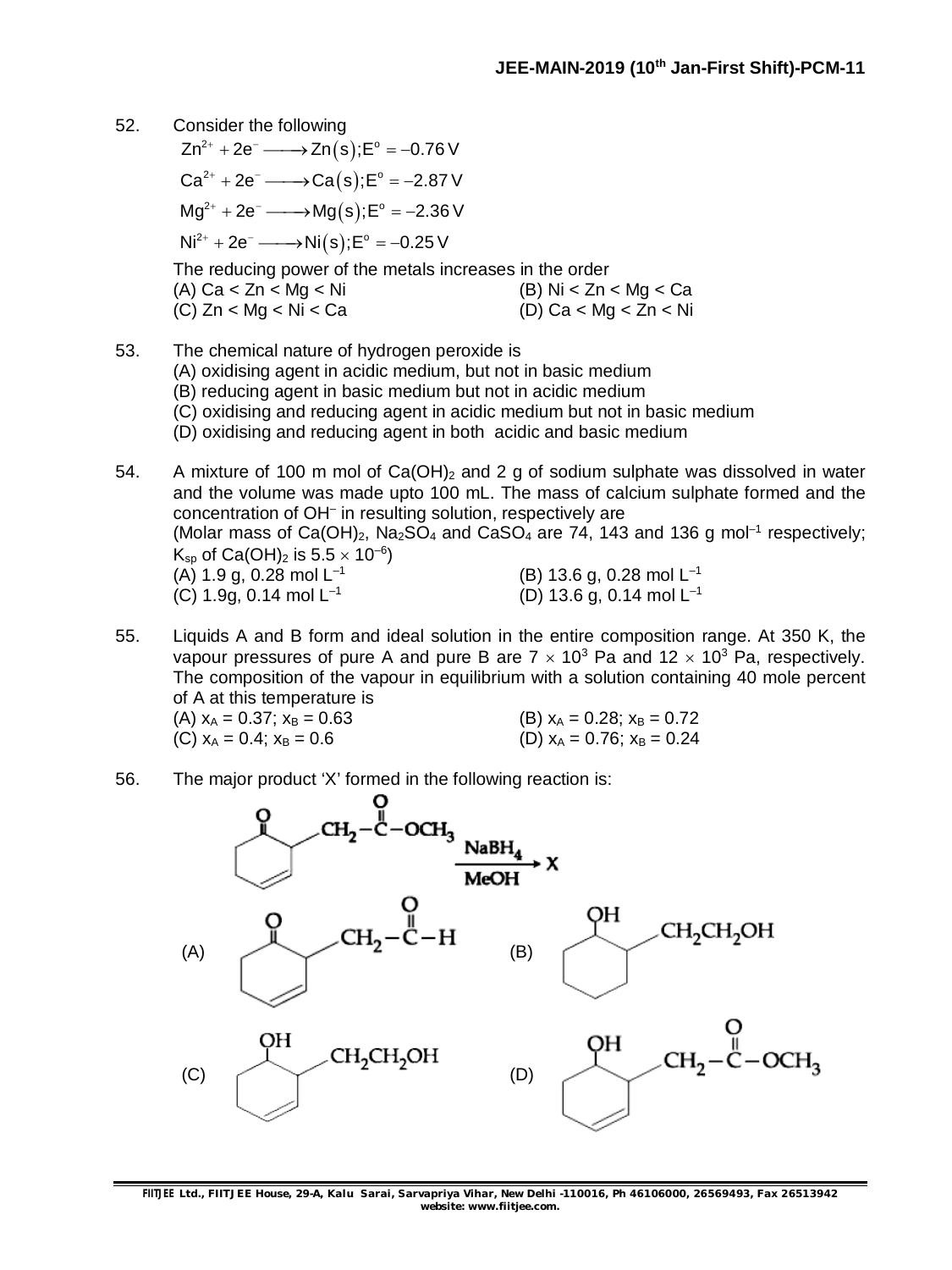| 57. | The metal used for making X-ray tube window is |          |
|-----|------------------------------------------------|----------|
|     | $(A)$ Mg                                       | $(B)$ Na |
|     | $(C)$ Be                                       | $(D)$ Ca |

58. The increasing order of pKa values of the following compounds is



60. Two pi and half sigma bonds are present in (A)  $O_2^+$  $(B)$   $N<sub>2</sub>$ (C)  $O_2$  (D)  $N_2^+$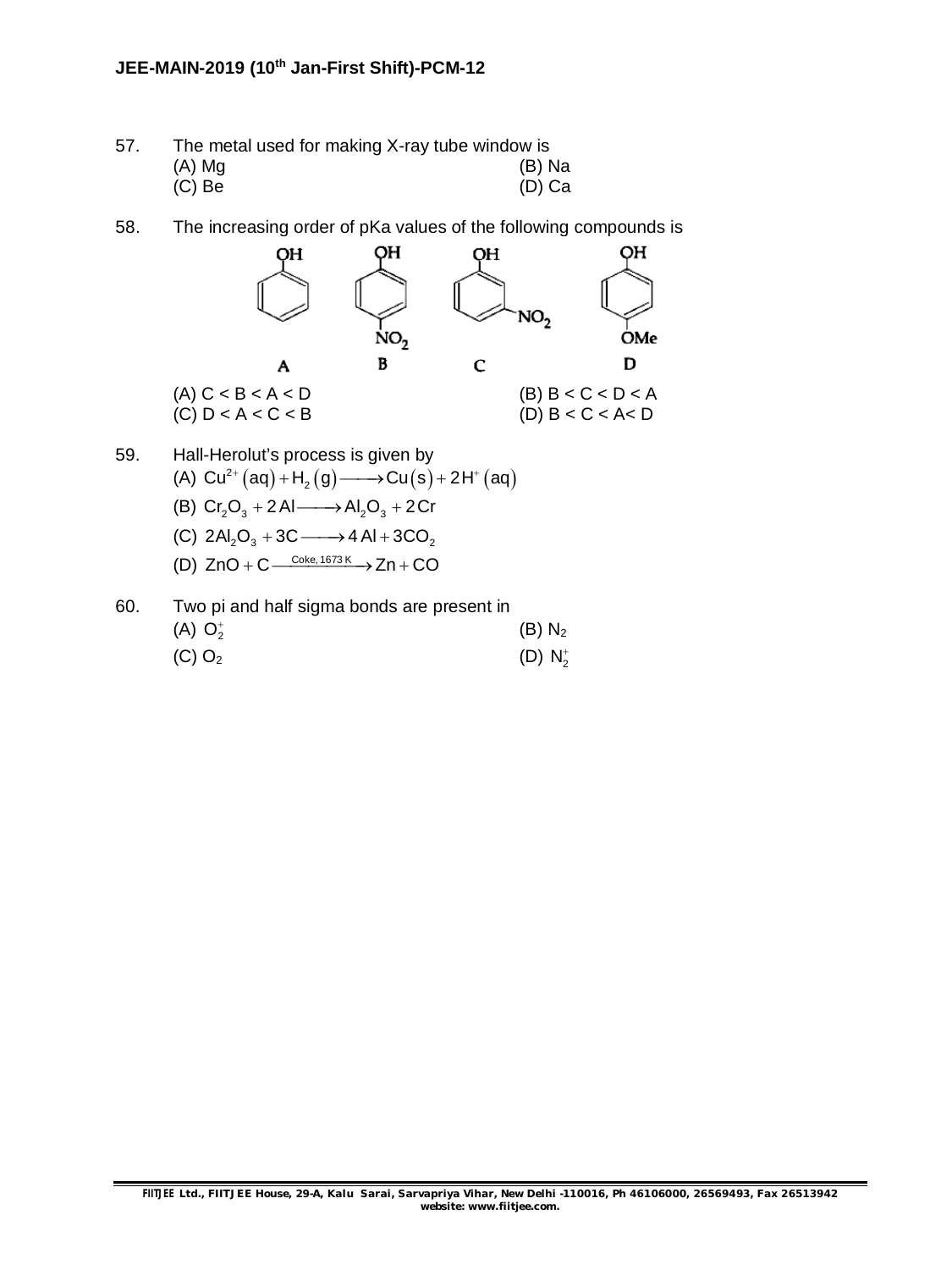# **PART–C (MATHEMATICS)**

61. An unbiased coin is tossed. If the outcome is a head then a pair of unbiased dice is rolled and the sum of the numbers obtained on the is noted. If the toss of the coin results in tail then a card from a well-shuffled pack of nine cards numbered 1, 2, 3,….., 9 is randomly picked and the number on the card is noted. The probability that the noted number is either 7 or 8 is:

| (A) $\frac{13}{36}$ | (B) $\frac{15}{72}$ |
|---------------------|---------------------|
| (C) $\frac{19}{72}$ | (D) $\frac{19}{36}$ |

62. The shortest distance between the point  $\left(\frac{3}{6},0\right)$  $\left(\frac{3}{2}, 0\right)$  and the curve y =  $\sqrt{x}$ , (x > 0), is:

| (A) $\frac{\sqrt{5}}{2}$ | (B) $\frac{\sqrt{3}}{2}$ |
|--------------------------|--------------------------|
| (C) $\frac{3}{2}$        | (D) $\frac{5}{4}$        |

- 63. The plane passing through the point  $(4, -1, 2)$  and parallel to the lines  $x + 2$   $y - 2$   $z + 1$  $3 -1 2$  $\frac{+2}{2} = \frac{y-2}{4} = \frac{z+1}{2}$  $\overline{a}$ and  $\frac{x-2}{1} = \frac{y-3}{2} = \frac{z-4}{3}$ 1 2 3  $\frac{-2}{4} = \frac{y-3}{2} = \frac{z-4}{2}$  also passes through the point: (A)  $(1, 1 < -1)$ <br>
(C)  $(-1, -1, -1)$ <br>
(D)  $(-1, -1, 1)$  $(C)$  (-1, -1, -1)
- 64. The mean of five observations is 5 and their variance is 9.20. If three of the given five observations are 1, 3 and 8, then a ratio of other two observations is: (A)  $10 : 3$  (B)  $4 : 9$ <br>(C)  $5 : 8$  (D)  $6 : 7$  $(C) 5 : 8$
- 65. If 5,  $5r$ ,  $5r<sup>2</sup>$  are the lengths of the sides of a triangle, then r cannot be equal to:

| (A) $\frac{3}{4}$ | (B) $\frac{5}{4}$ |
|-------------------|-------------------|
| (C) $\frac{7}{4}$ | (D) $\frac{3}{2}$ |

66. If  $\sum_{i=1}^{20} \left( \frac{^{20}C_i}{^{20}C_i + {^{20}C_i}^{-1}} \right)^3$  $\left[\frac{C_{i-1}}{20}C\right] = \frac{k}{24}$  $C_i + {}^{20}C_{i-1}$  21 ÷  $-1$   $\vee$ <sub>i</sub>  $+$   $\vee$ <sub>i</sub>  $\left(\frac{^{20}C_{i-1}}{^{20}C_{i-1}^{20}C}\right)^{3}$  =  $\sum_{i=1}^{\infty} \left( \frac{C_{i-1}}{20 C_i + 20 C_{i-1}} \right) = \frac{R}{21}$ , then k equals: (A) 400 (B) 50 (C) 200 (D) 100

67. The sum of all values of  $\theta \in$  0, 2  $\theta \in \left(0, \frac{\pi}{2}\right)$ satisfying sin<sup>2</sup> 2 $\theta$  + cos<sup>4</sup> 2 $\theta$  =  $\frac{3}{4}$ 4  $\theta$  + cos<sup>4</sup> 2 $\theta$  =  $\frac{3}{4}$  is:

| (A) $\pi$ | (B) $\frac{5\pi}{4}$ |
|-----------|----------------------|
|           |                      |

(C) 
$$
\frac{\pi}{2}
$$
 (D)  $\frac{3\pi}{8}$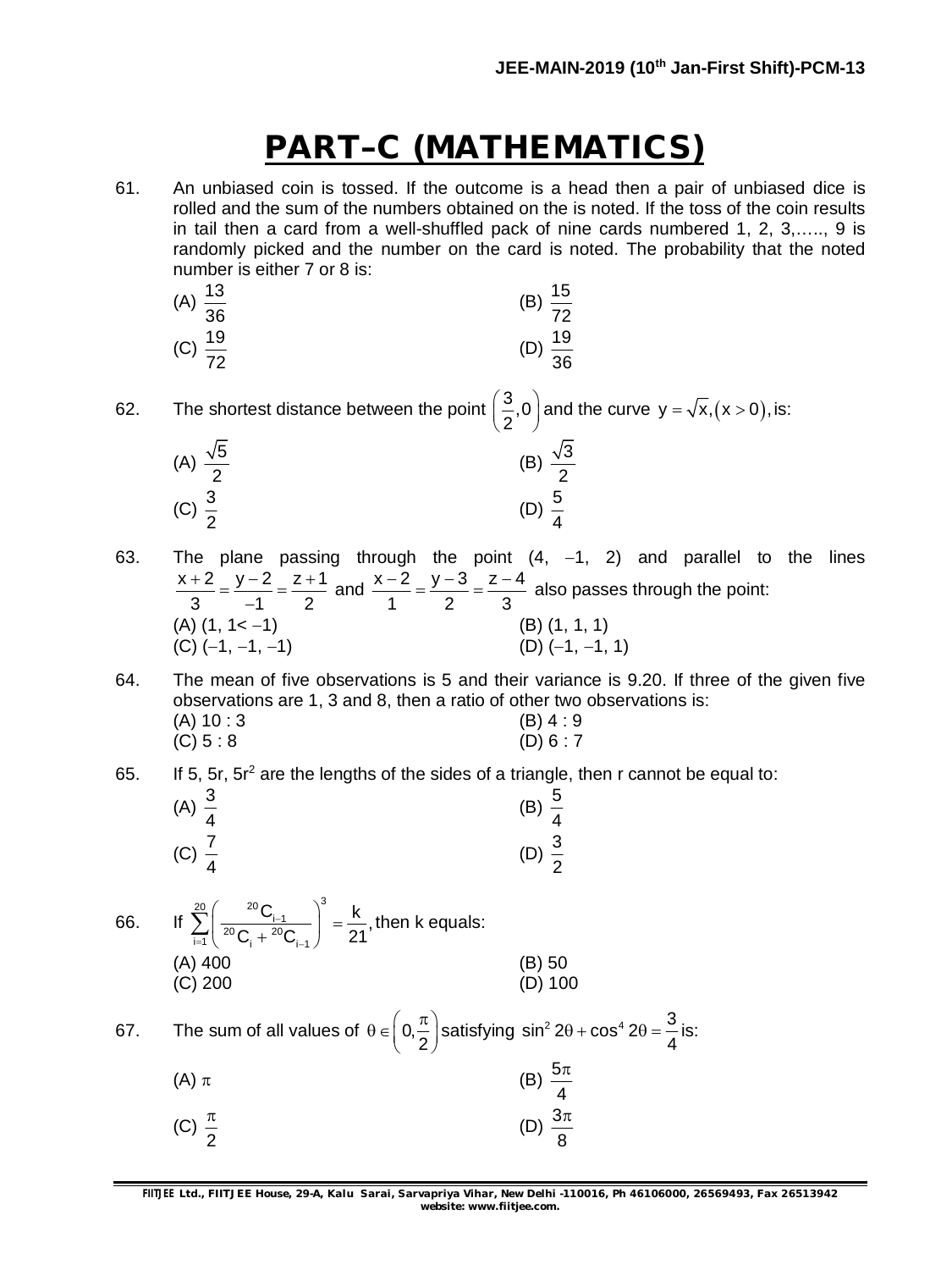- 68. Consider the quadratic equation  $(c-5)x^2 2cs + (c-4) = 0, c \ne 5$ . Let S be the set of all integral values of c for which one root of the equation lies in the interval (0, 2) and its other root lies in the interval (2, 3). Then the number of elements in S is: (A) 18 (B) 12 (C) 10 (D) 11
- 69. If  $\frac{dy}{dx} + \frac{3}{\cos^2 y}y = \frac{1}{\cos^2 y}$ ,  $x \in \left(\frac{-\pi}{3}, \frac{\pi}{3}\right)$ dx  $\cos^2 x$   $\cos^2 x$  (33  $+\frac{3}{\cos^2 x}y = \frac{1}{\cos^2 x}$ ,  $x \in \left(\frac{-\pi}{3}, \frac{\pi}{3}\right)$  and  $y\left(\frac{\pi}{4}\right) = \frac{4}{3}$ , then y  $4^{2}$  3<sup>'</sup>  $(4)$  $\left(\frac{\pi}{4}\right) = \frac{4}{3}$ , then y $\left(-\frac{\pi}{4}\right)$ equals: (A)  $\frac{1}{2} + e^6$ 3  $+e^{6}$  (B)  $\frac{1}{2}$ 3 (C)  $-\frac{4}{6}$ 3  $-\frac{4}{8}$  (D)  $\frac{1}{8} + e^3$ 3  $\ddot{}$
- 70. In a class of 140 students numbered 1 to 140, all even numbered students opted Mathematics course, those whose number is divisible by 3 opted Physics course and those whose number is divisible by 5 opted Chemistry course. Then the number of students who did not opt for any of the three courses is: (A) 102 (B) 42 (C) 1 (D) 38
- 71. If the third term in the binomial expansion of  $(1+x^{\log_2 x})^5$  equals 2560, then a possible value of x is:

| (A) $\frac{1}{4}$ | (B) $4\sqrt{2}$ |
|-------------------|-----------------|
| (C) $\frac{1}{8}$ | (D) $2\sqrt{2}$ |

72. If the parabolas  $y^2 = 4b(x - c)$  and  $y^2 = 8ax$  have a common normal, then which one of the following is a valid choice for the ordered triad (a, b, c)?

| (A) $\left(\frac{1}{2}, 2, 3\right)$ | $(B)$ $(1, 1, 3)$ |
|--------------------------------------|-------------------|
| (C) $\left(\frac{1}{2}, 2, 0\right)$ | $(D)$ $(1, 1, 0)$ |

73. If the system of equations  $x + y + z = 5$ 

> $x + 2y + 3z = 9$  $x + 3y + \alpha z = \beta$ has infinitely many solutions, then  $\beta - \alpha$  equals: (A) 21 (B) 8 (C) 18 (D) 5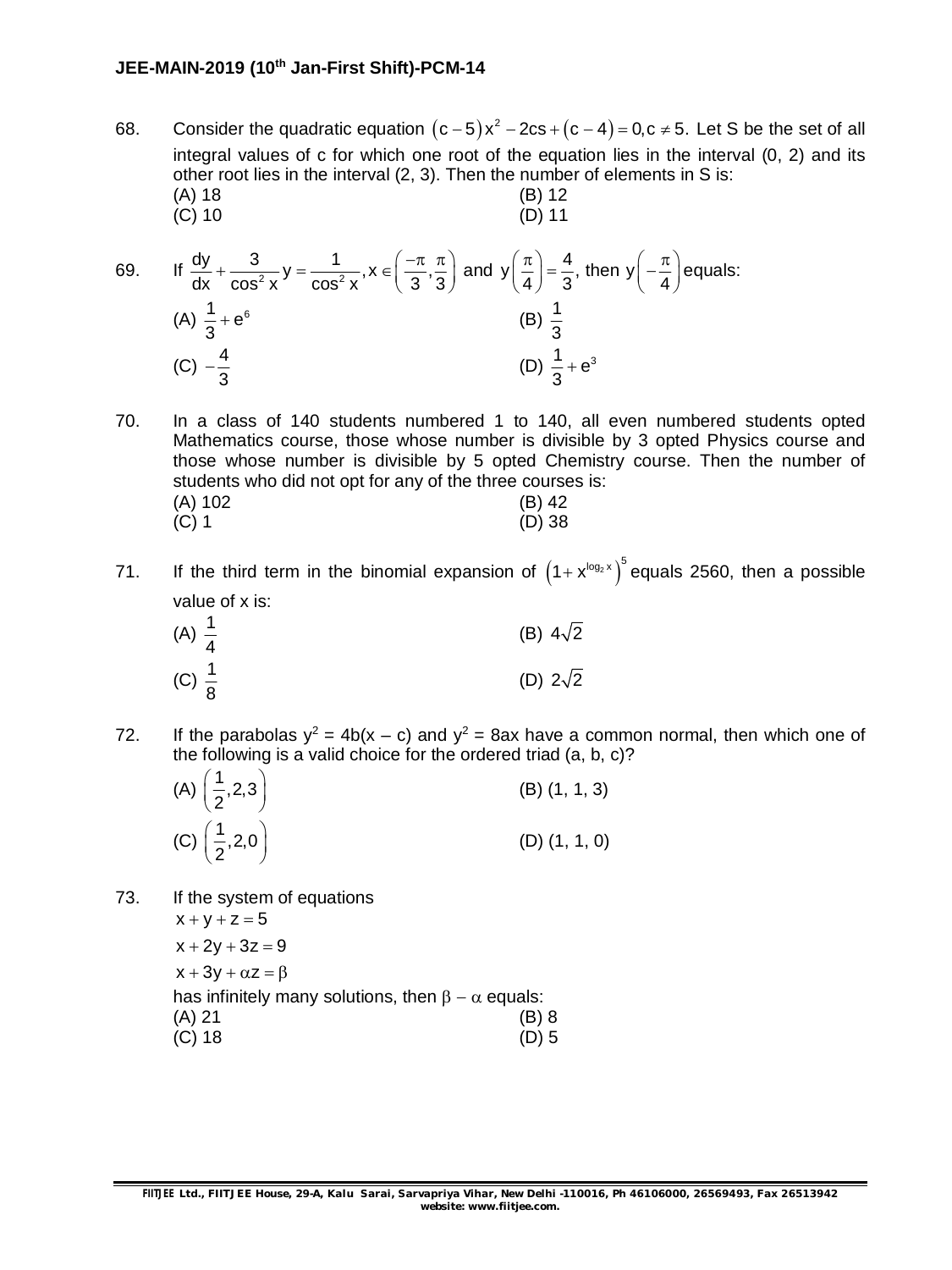74. For each  $t \in R$ , let [t] be the greatest integer less than or equal to t. Then,

$$
\lim_{x \to 1+} \frac{(1-|x| + \sin|1 - x|)\sin(\frac{\pi}{2}[1 - x])}{|1 - x||1 - x|}
$$
\n(A) equals 1\n(B) equals 0\n(D) does not exist\n(D) does not exist\n(D) does not exist\n5 (2 sin θ) – 1\n5. Let d ∈ R, and A = 
$$
\begin{bmatrix} -2 & 4 + d & (\sin θ) - 2 \\ 1 & (\sin θ) + 2 & d \\ 5 & (2 \sin θ) - d & (-\sin θ) + 2 + 2d \end{bmatrix}, θ ∈ [0, 2π]. If the minimum\nvalue of det(A) is 8, then a value of d is:\n(A) – 5\n(B) – 7\n(C) 2( $\sqrt{2}$  + 1)\n(D) 2( $\sqrt{2}$  + 2)\n\n76. Let z<sub>1</sub> and z<sub>2</sub> be any two non-zero complex numbers such that 3|z<sub>1</sub>| = 4|z<sub>2</sub>|. If
$$

 $1 + 2$ 2 UL<sub>1</sub>  $z = \frac{3z_1}{2} + \frac{2z_2}{2}$  $2z<sub>2</sub>$  3z  $=\frac{621}{2}+\frac{222}{2}$  then: (A) Re(z) = 0 (B)  $|z| = \sqrt{\frac{5}{2}}$ 2  $=$ (C)  $|z| = \frac{1}{2} \sqrt{\frac{17}{2}}$ 2 V 2 (D)  $Im(z) = 0$ 

- 77. Let  $I = \int_{0}^{b} (x^4 2x^2) dx$  $I = \int_{a}^{b} (x^4 - 2x^2) dx$ . If I is minimum then the ordered pair (a, b) is: (A)  $(0,\sqrt{2})$  (B)  $(-\sqrt{2},0)$ (C)  $(\sqrt{2}, -\sqrt{2})$  (D)  $(-\sqrt{2}, \sqrt{2})$
- 78. A point P moves on the line  $2x 3y + 4 = 0$ . If Q(1, 4) and R(3, -2) are fixed points, then the locus of the centroid of  $\triangle PQR$  is a line:

| (A) with slope $\frac{3}{2}$ | (B) parallel to x-axis |
|------------------------------|------------------------|
| (C) with slope $\frac{2}{3}$ | (D) parallel to y-axis |

79. Let  $f(x) = \begin{cases} \max\{|x|, x^2\}, & |x| \le 2 \end{cases}$ f(x)  $8 - 2|x|,$   $2 < |x| \le 4$  $\left|\max\left\{ | \mathbf{x} |, \mathbf{x}^2 \right\},\quad \left|\mathbf{x}\right| \leq$  $=\{$  $\begin{vmatrix} 8-2|x|, & 2<|x|\leq 4 \end{vmatrix}$ . Let S be the set of points in the interval  $(-4, 4)$  at

which f is not differentiable. Then S: (A) is an empty set  $(B)$  equals  $\{-2, -1, 0, 1, 2\}$ <br>(C) equals  $\{-2, -1, 1, 2\}$   $(D)$  equals  $\{-2, 2\}$ (C) equals  $\{-2, -1, 1, 2\}$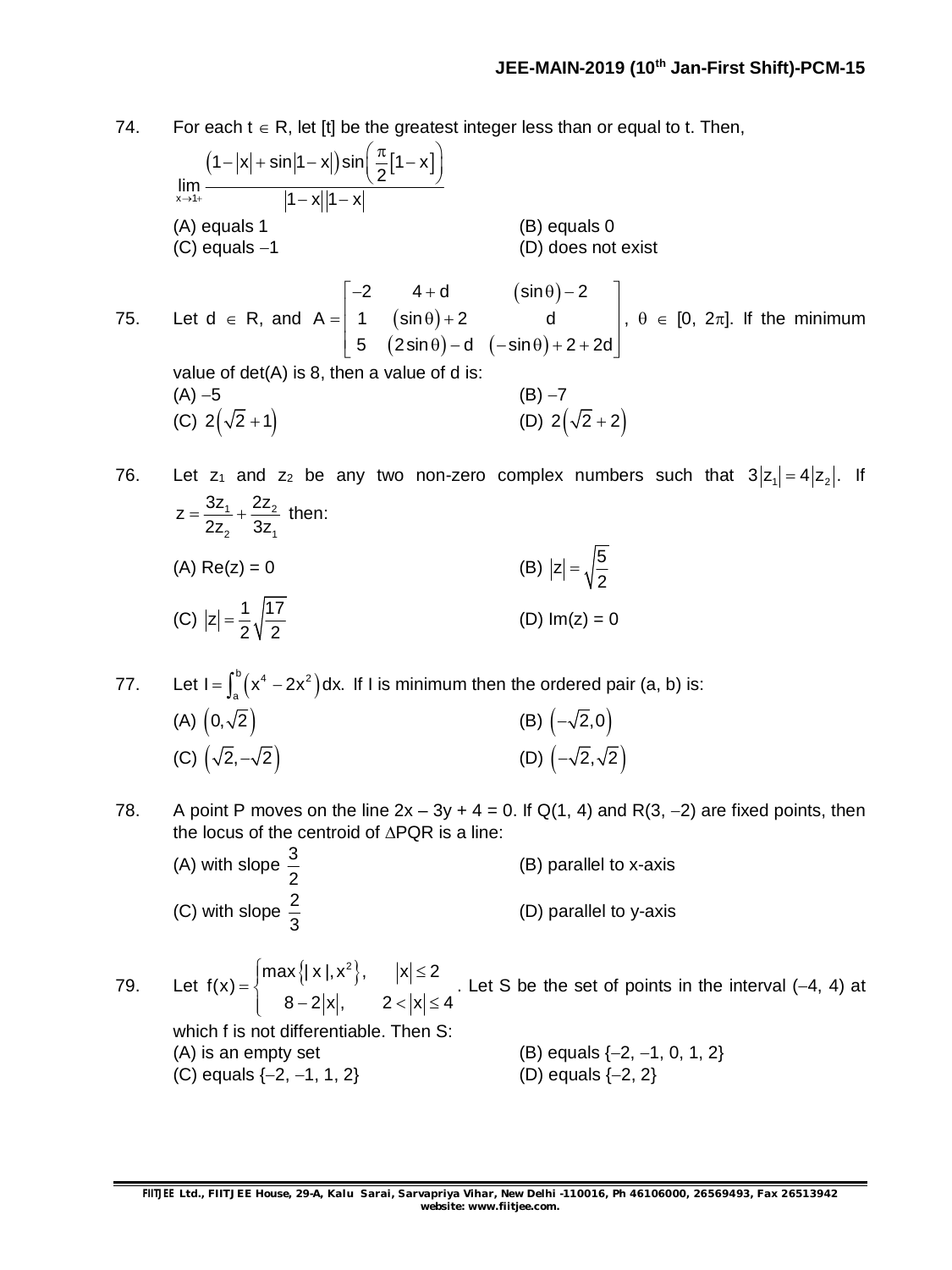80. If a circle C passing through the point (4, 0) touches the circle  $x^2 + y^2 + 4x - 6y = 12$ externally at the point  $(1, -1)$ , then the radius of C is: (A)  $2\sqrt{5}$  (B) 4 (C) 5 (D)  $\sqrt{57}$ 

81. Let  $f : R \to R$  be a function such that  $f(x) = x^3 + x^2f'(1) + xf''(2) + f'''(3)$ ,  $x \in R$ . Then  $f(2)$ equals:  $(A) -4$  (B) 30  $(C) -2$  (D) 8

82. Let  $\vec{a} = 2\hat{i} + \lambda_1 \hat{j} + 3\hat{k}$ , $\vec{b} = 4\hat{i} + (3 - \lambda_2)\hat{j} + 6\hat{k}$  and  $\vec{c} = 3\hat{i} + 6\hat{j} + (\lambda_3 - 1)\hat{k}$ be three vectors such that  $\vec{b} = 2\vec{a}$  and  $\vec{a}$  is perpendicular to  $\vec{c}$ . Then a possible value of  $(\lambda_1, \, \lambda_2, \, \lambda_3)$  is:

(A) (1, 3, 1) (B)  $\left(-\frac{1}{2}, 4, 0\right)$ 2  $\left(-\frac{1}{2},4,0\right)$ (C)  $\left(\frac{1}{2}, 4, -2\right)$ 2  $\left(\frac{1}{2}, 4, -2\right)$  (D) (1, 5, 1)

83. Let A be a point on the line  $\vec{r} = (1 - 3\mu)\hat{i} + (\mu - 1)\hat{j} + (2 + 5\mu)\hat{k}$ and B(3, 2, 6) be a point in the space. Then the value of  $\mu$  for which the vector AB is parallel to the plane  $x - 4y +$  $\overline{\phantom{a}}$  $3z = 1$  is:

(A) 
$$
\frac{1}{4}
$$
 \t\t (B)  $\frac{1}{8}$    
 (C)  $\frac{1}{2}$  \t\t (D)  $-\frac{1}{4}$ 

84. Let n  $\geq$  2 be a natural number and 0 <  $\theta$  <  $\pi/2$ . Then  $\int_0^{\frac{\left(\sin^n \theta - \sin \theta\right)^r}{r}}$  $n \theta - \sin \theta \big)^{\frac{1}{n}}$ n+1  $\sin^n \theta - \sin \theta$ ) $^{\mathsf{n}}$   $\cos$  $\frac{1}{\sin^{n+1}\theta}$ d  $(\theta - \textsf{sin} \, \theta)^n \, \textsf{cos} \, \theta$  $\theta$  $\int \frac{1}{\sin^{n+1} \theta} d\theta$  is equal to: (where C is a constant of integration)

(A) 
$$
\frac{n}{n^2 - 1} \left(1 - \frac{1}{\sin^{n-1}\theta}\right)^{\frac{n+1}{n}} + C
$$
  
\n(B)  $\frac{n}{n^2 + 1} \left(1 - \frac{1}{\sin^{n-1}\theta}\right)^{\frac{n+1}{n}} + C$   
\n(C)  $\frac{n}{n^2 - 1} \left(1 + \frac{1}{\sin^{n-1}\theta}\right)^{\frac{n+1}{n}} + C$   
\n(D)  $\frac{n}{n^2 - 1} \left(1 - \frac{1}{\sin^{n+1}\theta}\right)^{\frac{n+1}{n}} + C$ 

85. Consider a triangular plot ABC with sides  $AB = 7$  m,  $BC = 5$  m and  $CA = 6$  m. A vertical lamp-post at the mid point D of AC subtends an angle 30° at B. The height (in m) of the lamp-post is:

(A) 
$$
\frac{3}{2}\sqrt{21}
$$
 (B)  $\frac{2}{3}\sqrt{21}$   
(C)  $2\sqrt{21}$  (D)  $7\sqrt{21}$ 

86. The equation of a tangent to the hyperbola  $4x^2 - 5y^2 = 20$  parallel to the line  $x - y = 2$  is: (A)  $x - y + 1 = 0$  (B)  $x - y + 7 = 0$ (C)  $x - y + 9 = 0$  (D)  $x - y - 3 = 0$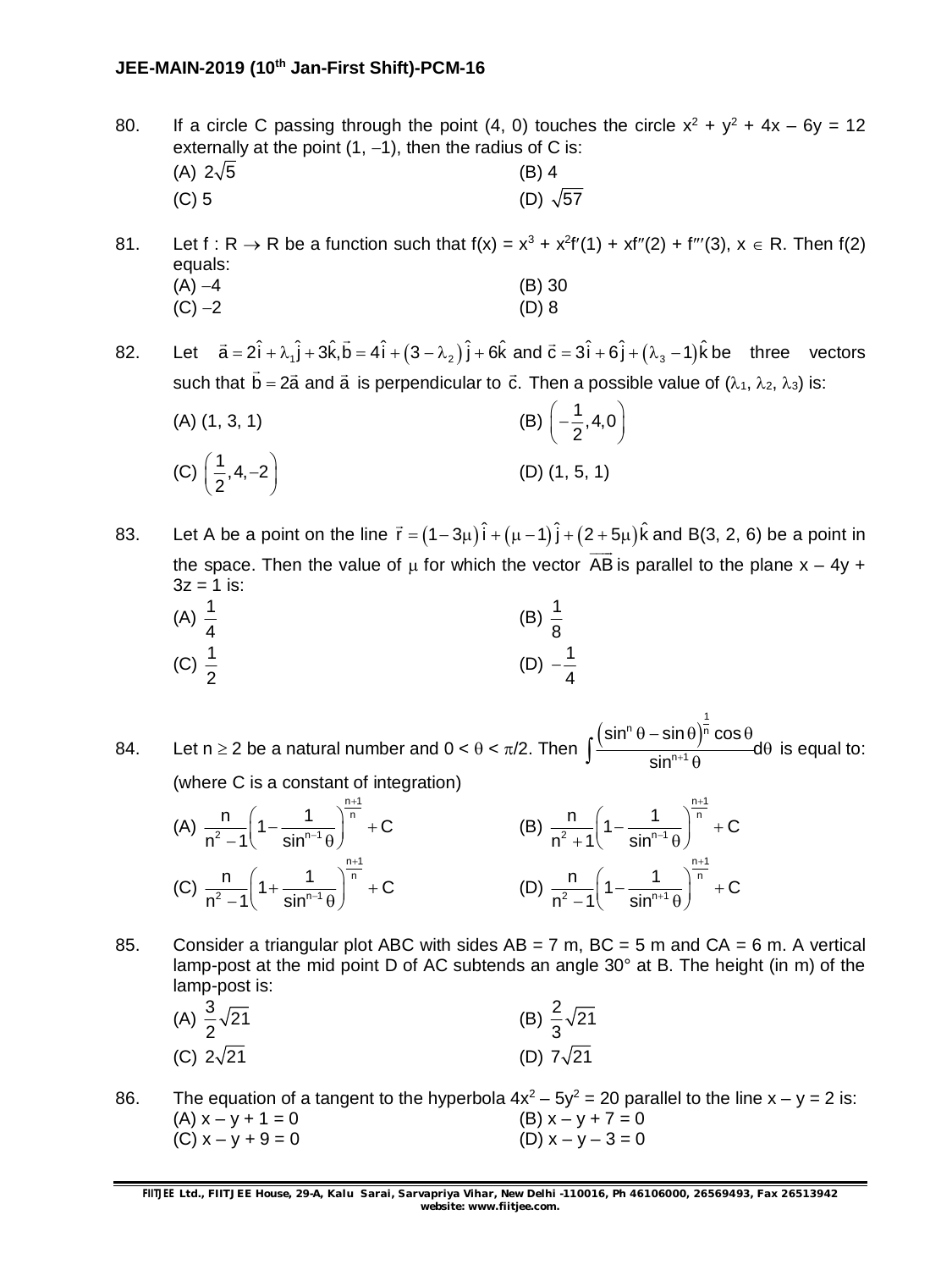- 87. If the line  $3x + 3y 24 = 0$  intersects the x-axis at the point A and the y-axis at the point B, then the incentre of the triangle OAB, where O is the origin, is: (A)  $(3, 4)$  (B)  $(2, 2)$ <br>
(C)  $(4, 3)$  (d)  $(4, 4)$ 
	- $(C) (4, 3)$
- 88. The sum of all two digit positive numbers which when divided by 7 yield 2 or 5 as remainder is:

| $(A)$ 1256 | (B) 1465   |
|------------|------------|
| $(C)$ 1365 | $(D)$ 1356 |

89. If the area enclosed between the curves  $y = kx^2$  and  $x = ky^2$ ,  $(k > 0)$ , is 1 square unit. Then k is:

| (A) $\frac{\sqrt{3}}{2}$ | (B) $\frac{1}{\sqrt{3}}$ |  |
|--------------------------|--------------------------|--|
| (C) $\sqrt{3}$           | (D) $\frac{2}{\sqrt{3}}$ |  |

- 90. Consider the statement: " $P(n)$ :  $n^2 n + 41$  is prime." Then which one of the following is true?
	-
	- (A) Both  $P(3)$  and  $P(5)$  are true (B)  $P(3)$  is false but  $P(5)$  is true
	- (C) Both  $P(3)$  and  $P(5)$  are false (D)  $P(5)$  is false but  $P(3)$  is true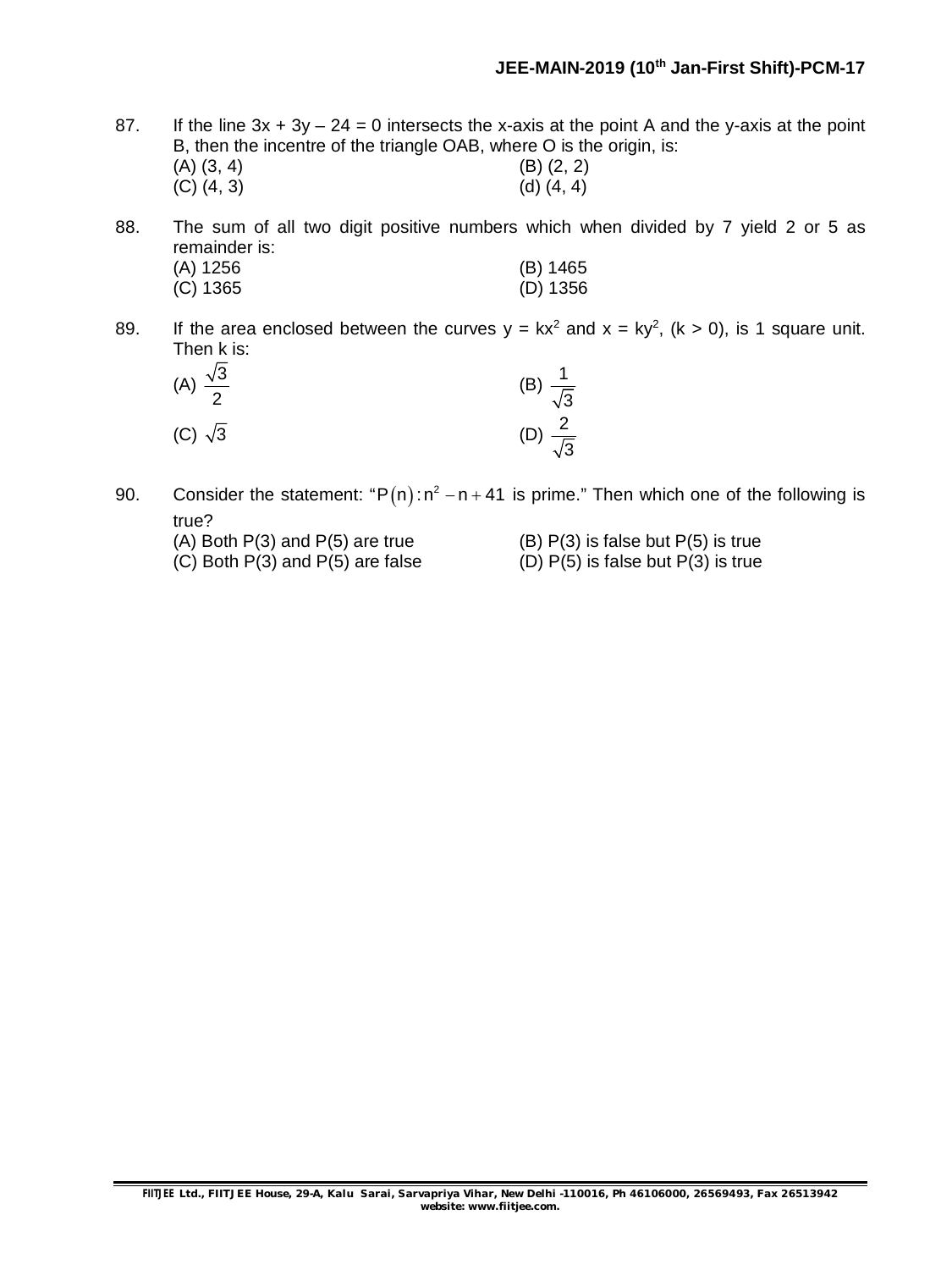# **JEE (Main) – 2019 ANSWERS**

# **PART A – PHYSICS**

| 1.           | D | 2. $\Box$    |              | $3.$ C |              | 4. <b>A</b>  |  |
|--------------|---|--------------|--------------|--------|--------------|--------------|--|
| 5. C         |   | 6.           | $\mathbf{A}$ | 7.     | D            | 8. <b>A</b>  |  |
| 9. <b>A</b>  |   | 10. $\bm{A}$ |              | 11.    | <b>BONUS</b> | $12.$ A      |  |
| 13. C        |   | 14.          | D            | 15.    | B            | 16. <b>B</b> |  |
| 17. $\bm{A}$ |   | 18.          | D            | 19.    | B            | 20. A        |  |
| 21. C        |   | 22.          | B            | 23. A  |              | 24. A        |  |
| 25. <b>A</b> |   | 26.          | $\mathbf c$  | 27. A  |              | 28. C        |  |
| 29.          | C | 30.          | D            |        |              |              |  |

## **PART B – CHEMISTRY**

| 31. <b>D</b> |              | 32. C        |   | 33. <b>B</b> |   | 34. <b>A</b> |              |
|--------------|--------------|--------------|---|--------------|---|--------------|--------------|
| 35.          | $\mathsf{A}$ | 36. <b>A</b> |   | 37. <b>A</b> |   | 38.          | $\mathsf{A}$ |
| 39.          | <b>BONUS</b> | 40. C        |   | 41. A        |   | 42. A        |              |
| 43. <b>B</b> |              | 44. C        |   | 45. <b>B</b> |   | 46. C        |              |
| 47.          | B            | 48.          | D | 49.          | B | 50. <b>A</b> |              |
| 51. C        |              | 52.          | B | 53.          | D | 54.          | <b>A</b>     |
| 55.          | B            | 56.          | D | 57. C        |   | 58. <b>D</b> |              |
| 59. C        |              | 60.          | D |              |   |              |              |

## **PART C – MATHEMATICS**

| 61. | C                    | 62. | A | 63. | B | 64. | в |
|-----|----------------------|-----|---|-----|---|-----|---|
| 65. | C                    | 66. | D | 67. | C | 68. | D |
| 69. | A                    | 70. | D | 71. | A | 72. | В |
| 73. | B                    | 74. | в | 75. | A |     |   |
| 76. | No option is correct |     |   | 77. | D | 78. | C |
|     |                      |     |   |     |   |     |   |
| 79. | B                    | 80. | C | 81. | C | 82. | B |
| 83. | A                    | 84. | A | 85. | В | 86. | A |

**FIITJEE** *Ltd., FIITJEE House, 29-A, Kalu Sarai, Sarvapriya Vihar, New Delhi -110016, Ph 46106000, 26569493, Fax 26513942 website: [www.fiitjee.com.](http://www.fiitjee.com.)*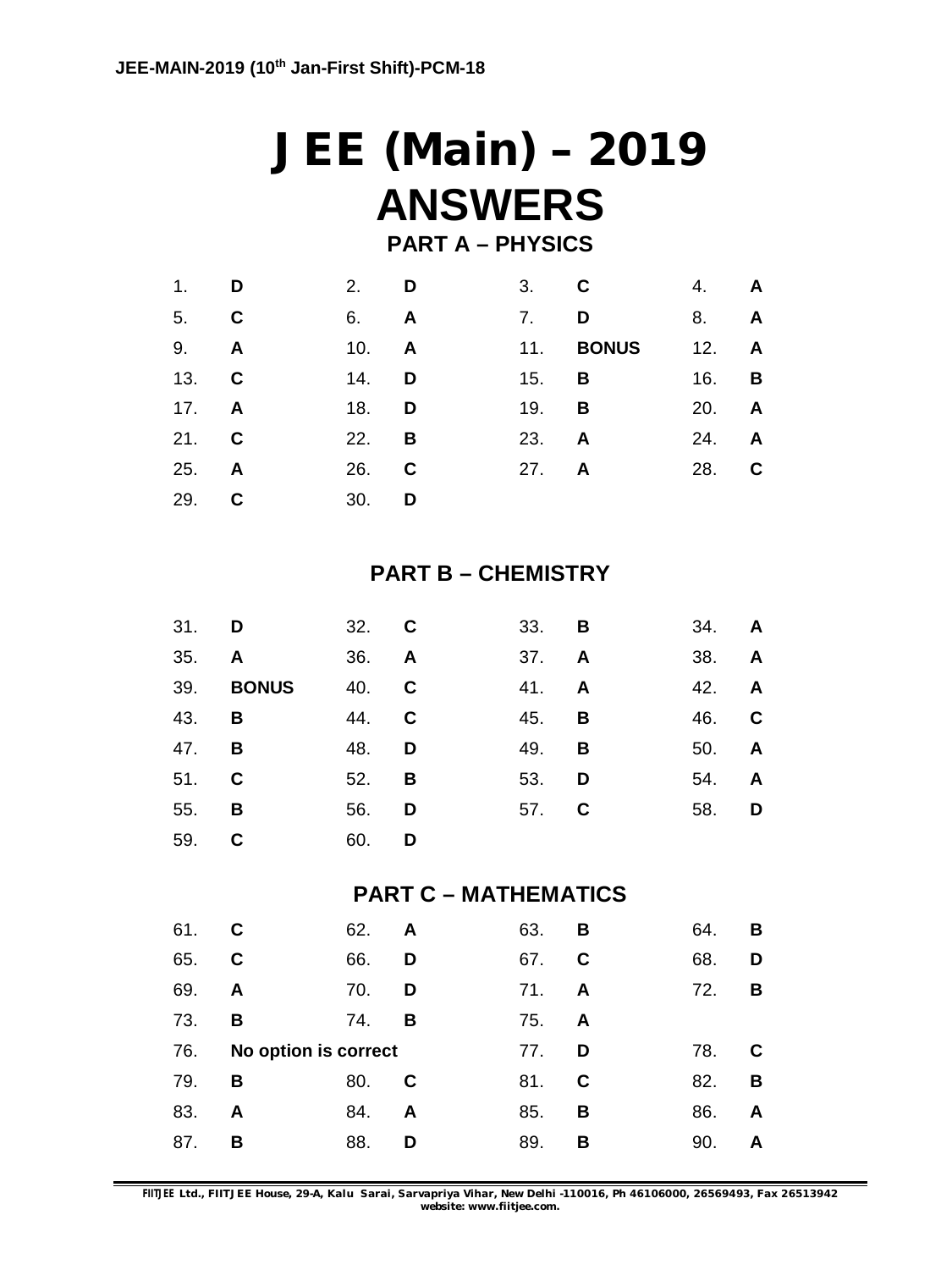# **HINTS AND SOLUTIONS PART A – PHYSICS**

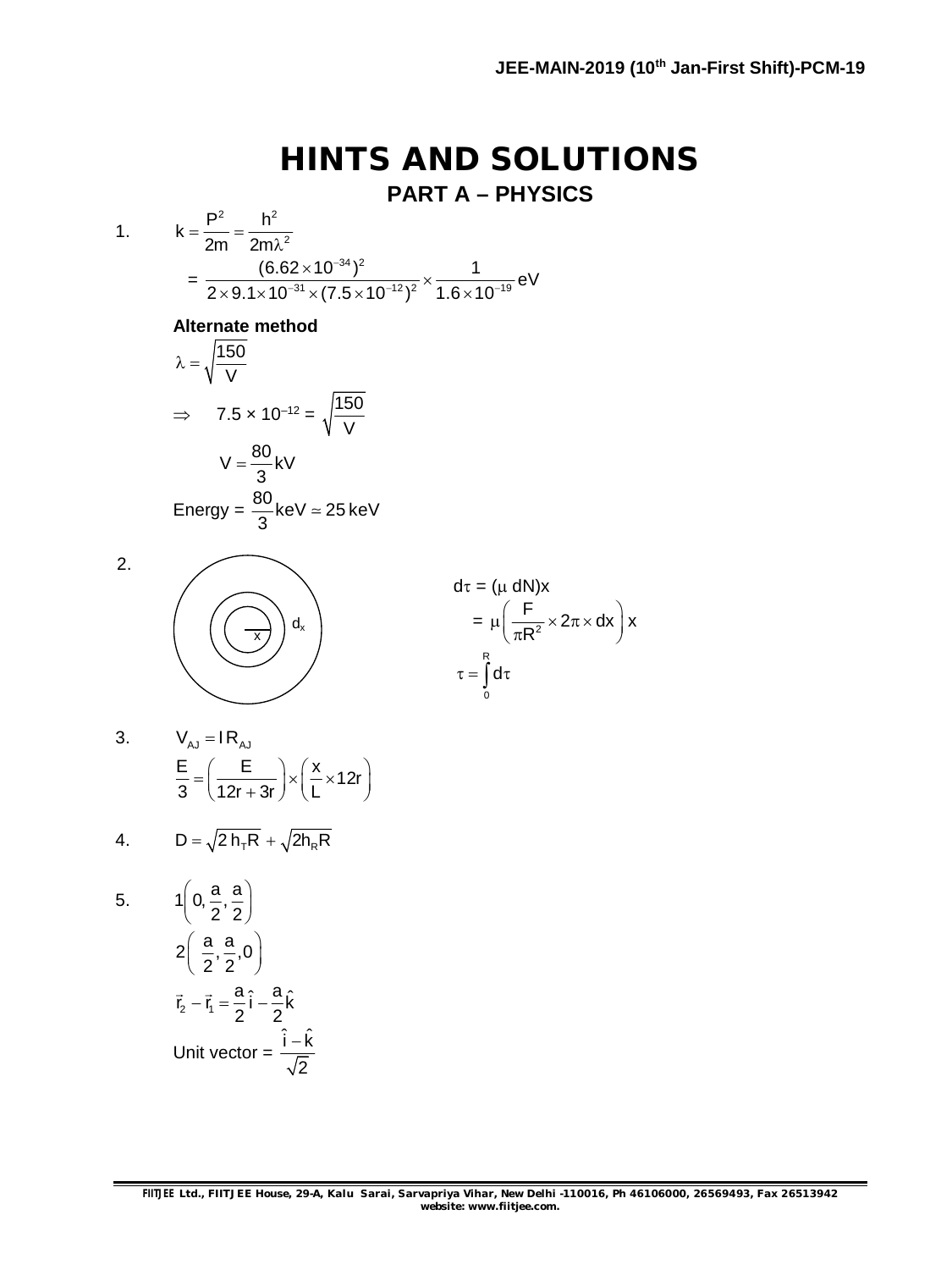

 $R_{\text{net}} = 4\Omega$ 

7. 
$$
W = F s \cos \theta
$$

$$
= m \left( g + \frac{g}{2} \right) \times \left[ \frac{1}{2} \times \frac{g}{2} \times t^2 \right]
$$

6.

8. For maxima, dsin  $\theta = n\lambda$ d n  $\theta$ (:  $\sin \theta \approx \theta$  when  $\theta$  is small)  $= \frac{2500}{2}$ nm

Take n = 4, 5 for  $\lambda$  = 625 nm and 500 nm.

9. Area 
$$
\propto \pi(\text{Range})^2 \propto v^4
$$
  
\n $\therefore \quad \frac{A_1}{A_2} = \left(\frac{1}{2}\right)^4$ 

n

10. 
$$
\frac{128 \text{ kg}}{\text{m}^3} = \frac{64 \text{ (2kg)}}{10 \text{ cm}^3}
$$

$$
= \frac{64 \text{ (2 kg)}}{10^6 \text{ (50 cm)}^3} \times 50^3
$$

$$
= \frac{64 \times 50 \times 50 \times 50}{100 \times 100 \times 100} \times \frac{2 \text{ kg}}{(50 \text{ cm})^3} = 8 \frac{(2 \text{ kg})}{(50 \text{ cm}^3)}
$$

11. Work done by external agent = 
$$
U_f - U_i
$$
  
= 2 MB

12. 
$$
\frac{\Delta Q}{\Delta t} = \frac{kA}{\ell} (T_2 - T_1)
$$

$$
\frac{1}{A} \left(\frac{\Delta Q}{\Delta t}\right) = \frac{k}{\ell} (T_2 - T_1)
$$

13. 
$$
C_{\text{net}} = C_1 + C_2 + C_3
$$

$$
\frac{kAE_o}{d} = k_1 \left(\frac{A}{3}\right) \frac{E_o}{d} + k_2 \left(\frac{A}{3}\right) \frac{E_o}{d} + k_3 \left(\frac{A}{3}\right) \frac{E_o}{d}
$$

$$
k = \frac{k_1 + k_2 + k_3}{3} = 12
$$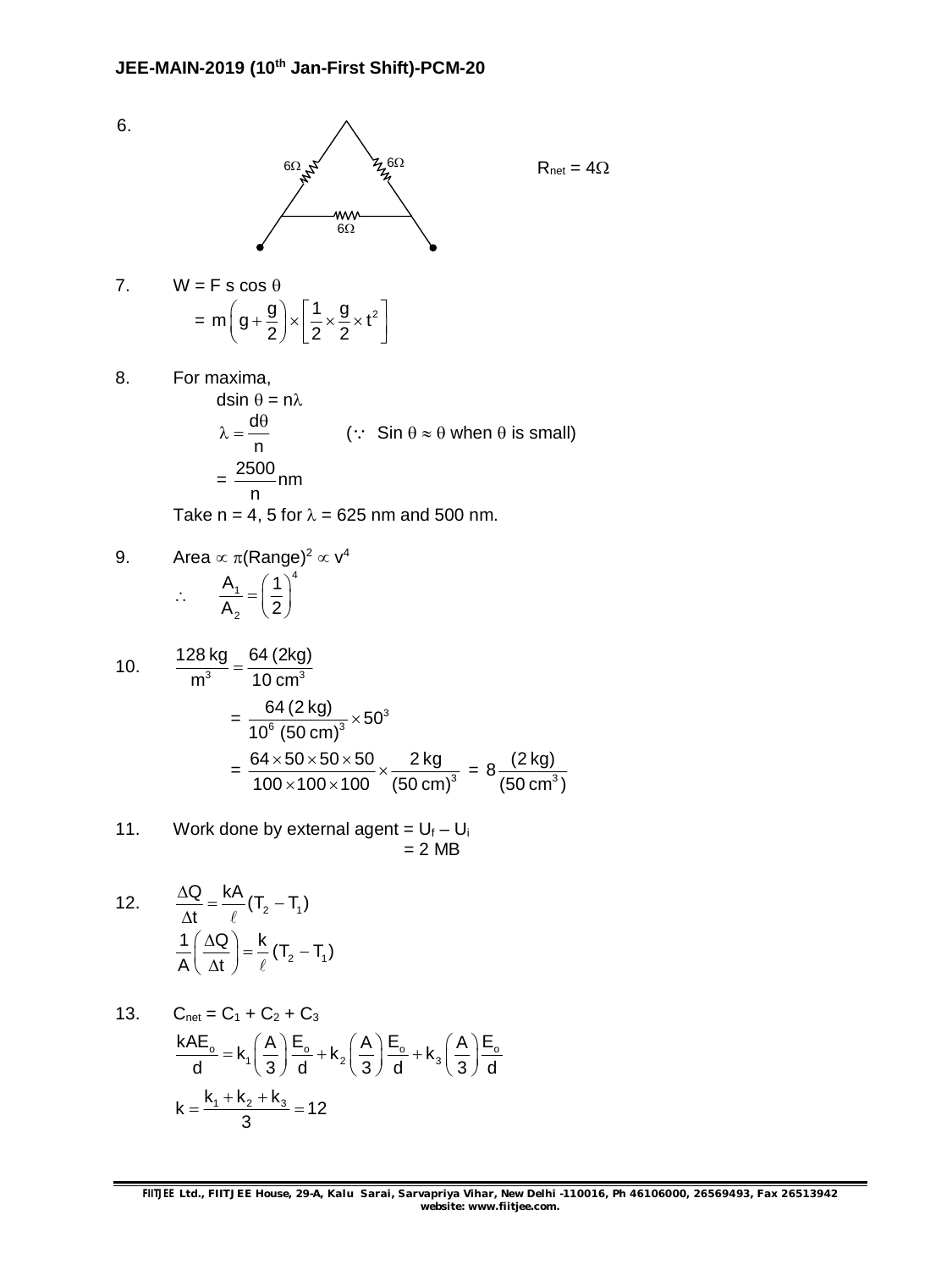14. 
$$
Q_1 + q_2 + Q_3 = Q
$$
 ...(1)  
\n
$$
\frac{Q_1}{4\pi a^2} = \frac{Q_2}{4\pi b^2} = \frac{Q_3}{4\pi c^2} = k
$$
 ...(2)  
\nSubs.  $Q_1, Q_2, Q_3$  in (1)  
\n
$$
k = \frac{Q}{4\pi (a^2 + b^2 + c^2)}
$$
\n
$$
v = \frac{kQ_1}{a} + \frac{kQ_2}{b} + \frac{kQ_3}{c}
$$

15.  $n_1 = n_2 = n_3$ 

$$
\Rightarrow \quad 1 - \frac{T_2}{T_1} = 1 - \frac{T_3}{T_2} = 1 - \frac{T_4}{T_3}
$$
\n
$$
\Rightarrow \quad \frac{T_2}{T_1} = \frac{T_3}{T_2} = \frac{T_4}{T_3}
$$
\n
$$
\Rightarrow \quad T_2T_3 = T_1T_4 \text{ and } \frac{T_3^2}{T_2} = T_4
$$

Solve for  $T_2$  and  $T_3$ .

16. Initially, kinetic energy = 
$$
\frac{1}{2}mv^2 = \frac{1}{2}m\frac{GM_e}{r}
$$
  
By conservation of M.E.,  

$$
\frac{-GM_em}{r} + KE = 0
$$

$$
KE = \frac{GM_em}{r} = mv^2
$$

17. 
$$
\frac{dV}{dt} = \phi - a\sqrt{2gh} = 0
$$
 (for maximum height)  

$$
h = \frac{\phi^2}{2ga^2} = \frac{10^{-8}}{2 \times 9.8 \times 10^{-8}} = 5.1
$$
 cm

18. 
$$
f = \frac{n}{2\ell} \sqrt{\frac{T}{m}}
$$

On solving,  $n = 5$ , 5 loops are formed in 1 m.

∴ Separation between successive nodes = 
$$
\frac{1}{5}
$$
m = 20 cm

19. 
$$
f_1 = f_0 \left( \frac{340}{340 - 17} \right)
$$
;  $f_2 = f_0 \left( \frac{340}{340 - 34} \right)$   
 $\frac{f_1}{f_2} = \frac{306}{323}$  or  $\frac{18 \times 17}{19 \times 17}$  or  $\frac{18}{19}$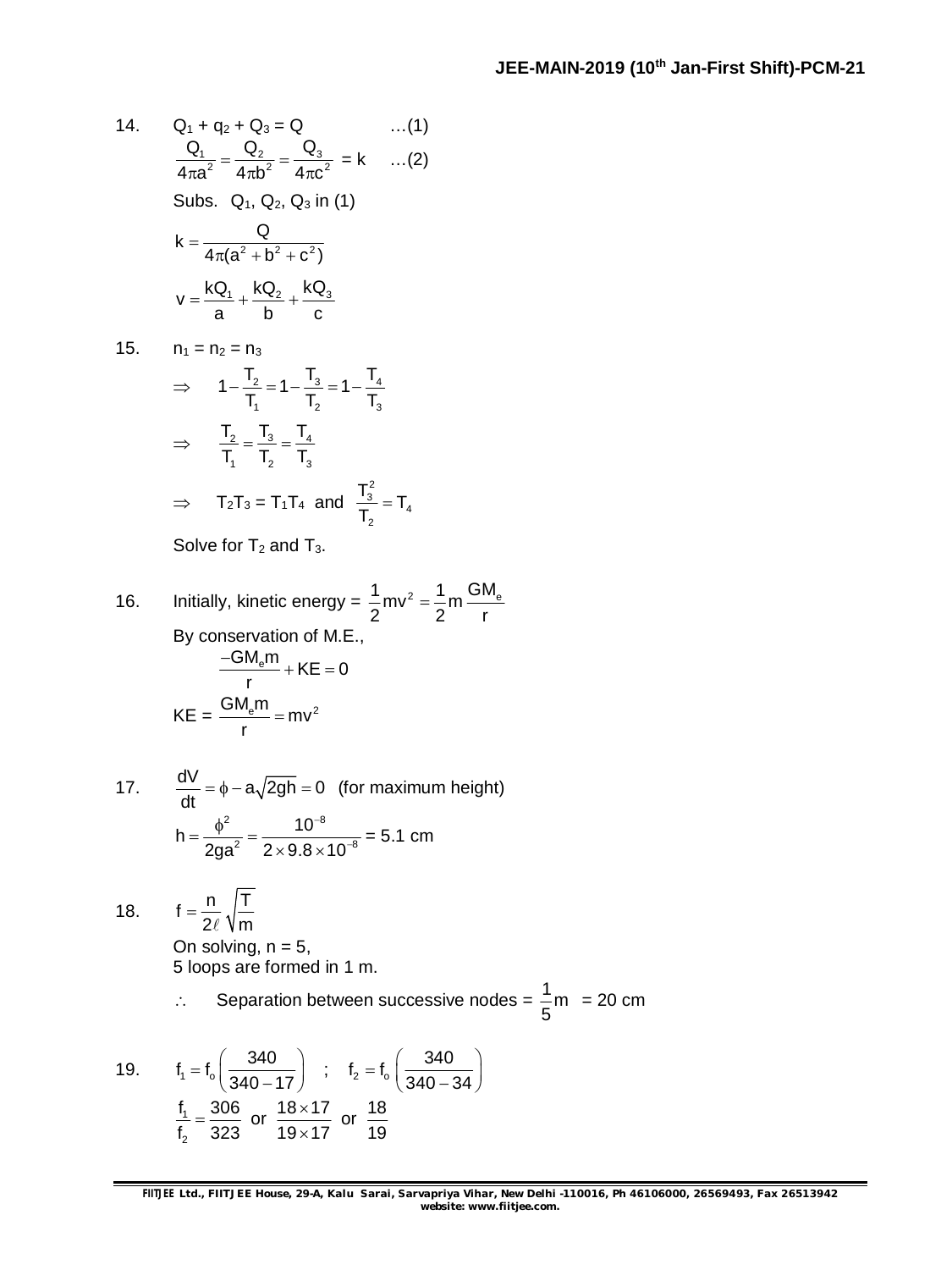20. 
$$
\frac{1}{f_1} = (\mu_1 - 1) \left( \frac{1}{R} - \frac{1}{\infty} \right); \frac{1}{f_2} = (\mu_2 - 1) \left( \frac{1}{\infty} - \frac{1}{R} \right)
$$

$$
\frac{1}{f_1} = \frac{(\mu - 1)}{R} ; \frac{1}{f_2} = - \left( \frac{\mu_2 - 1}{R} \right)
$$

$$
f_2 = 2f_1 ; \frac{1}{f_1} = \frac{2}{f_2}
$$

$$
\frac{\mu_1 - 1}{R} = \frac{-2(\mu_2 - 1)}{R}
$$

$$
\mu_1 + 2\mu_2 = 3
$$

21. 
$$
R = \overline{P + Q} = (\overline{x} + y) + (\overline{x}\overline{y})
$$

$$
= (\overline{\overline{x} + y}) \cdot (x\overline{y})
$$

$$
= (x \cdot \overline{y}) \cdot (x\overline{y})
$$

$$
= x\overline{y}
$$

22.  $E = CB$ 

- 23. In 8 seconds count rate becomes  $\frac{1}{16}$ 16 times.  $\therefore$  4 half lives = 8s 1 half lie  $= 2s$ In 6s or 3 half lives, count rate =  $\frac{1600}{2^3}$ 2 = 200
- 24.  $E = vB$  $v = Ed = dvB$



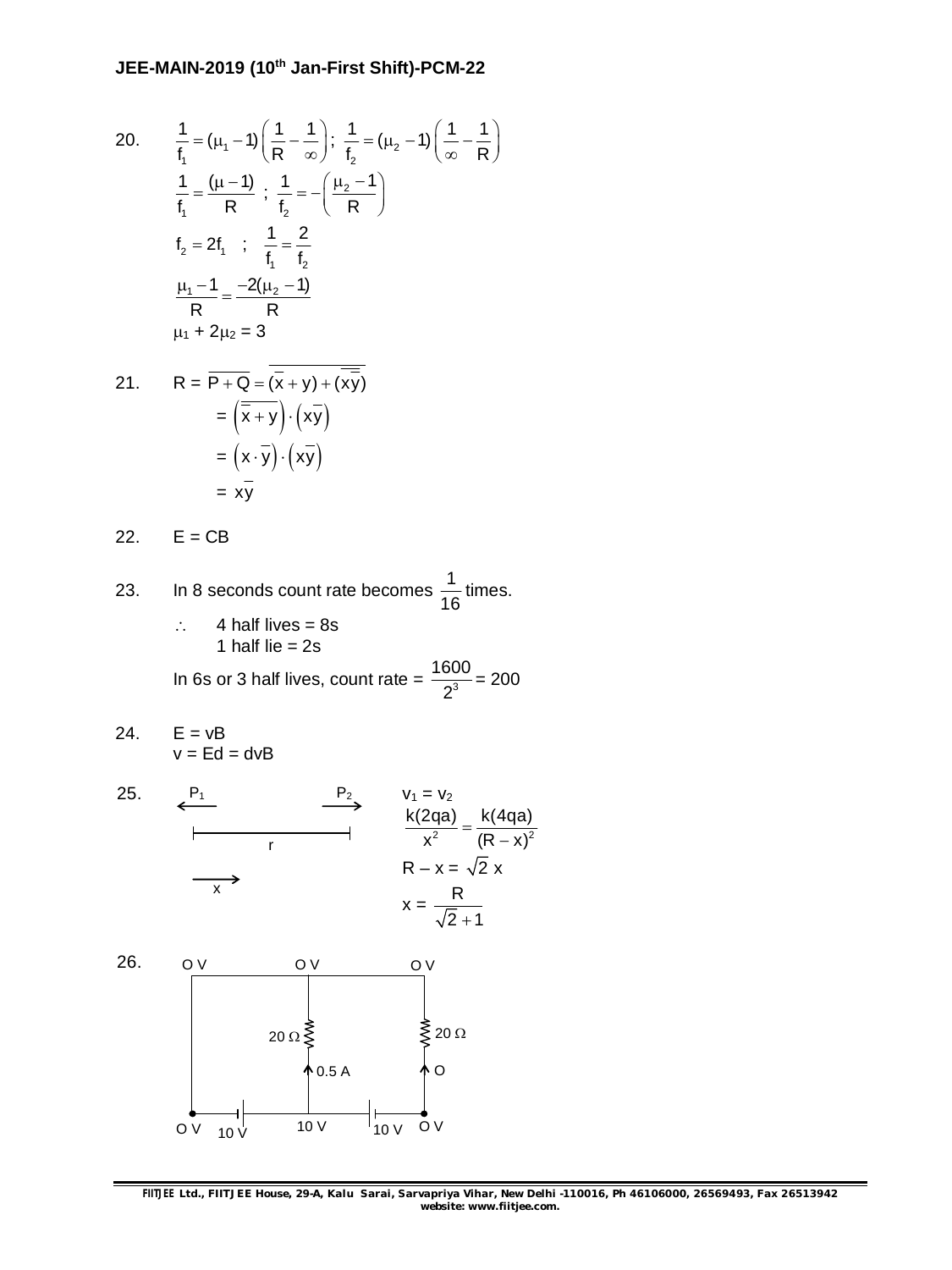- 27. By colour coding,  $R = 50 \times 10^2 \Omega$  $l^2R = P$  $I = \sqrt{\frac{P}{P}} = 20 \text{ mA}$ R  $=\sqrt{\frac{1}{2}}$  = 2
- 28.  $\Box$   $\bullet$  u = 0  $\cdot$  COM 100 m/s 40 m  $\left.\begin{array}{c} \circ \\ \circ \\ \circ \\ \circ \end{array}\right|$

$$
Y_{cm} \text{ from ground} = \frac{0.03 \times 100}{0.05} = 60 \text{ m}
$$
\n
$$
V_{cm} = \frac{0.02 \times 100}{0.05} = 40 \text{ m/s}
$$
\n
$$
H = \frac{V_{cm}^2}{2g} = \frac{40 \times 40}{20} = 80 \text{ m}
$$
\n
$$
\text{Height above building} = 80 - 40 = 40 \text{ m}
$$

29. 
$$
dM = di A
$$

$$
= \left(\frac{dq\omega}{2\pi}\right)\pi x^2
$$

$$
= (\rho dx)\frac{\omega}{2\pi} \pi x^2
$$

$$
M = \int_0^L dM
$$

30. 
$$
F - f = ma
$$
  
\n
$$
fR = \frac{1}{2} mR^2 \alpha
$$
\n
$$
a = \alpha R
$$

**PART B – CHEMISTRY**

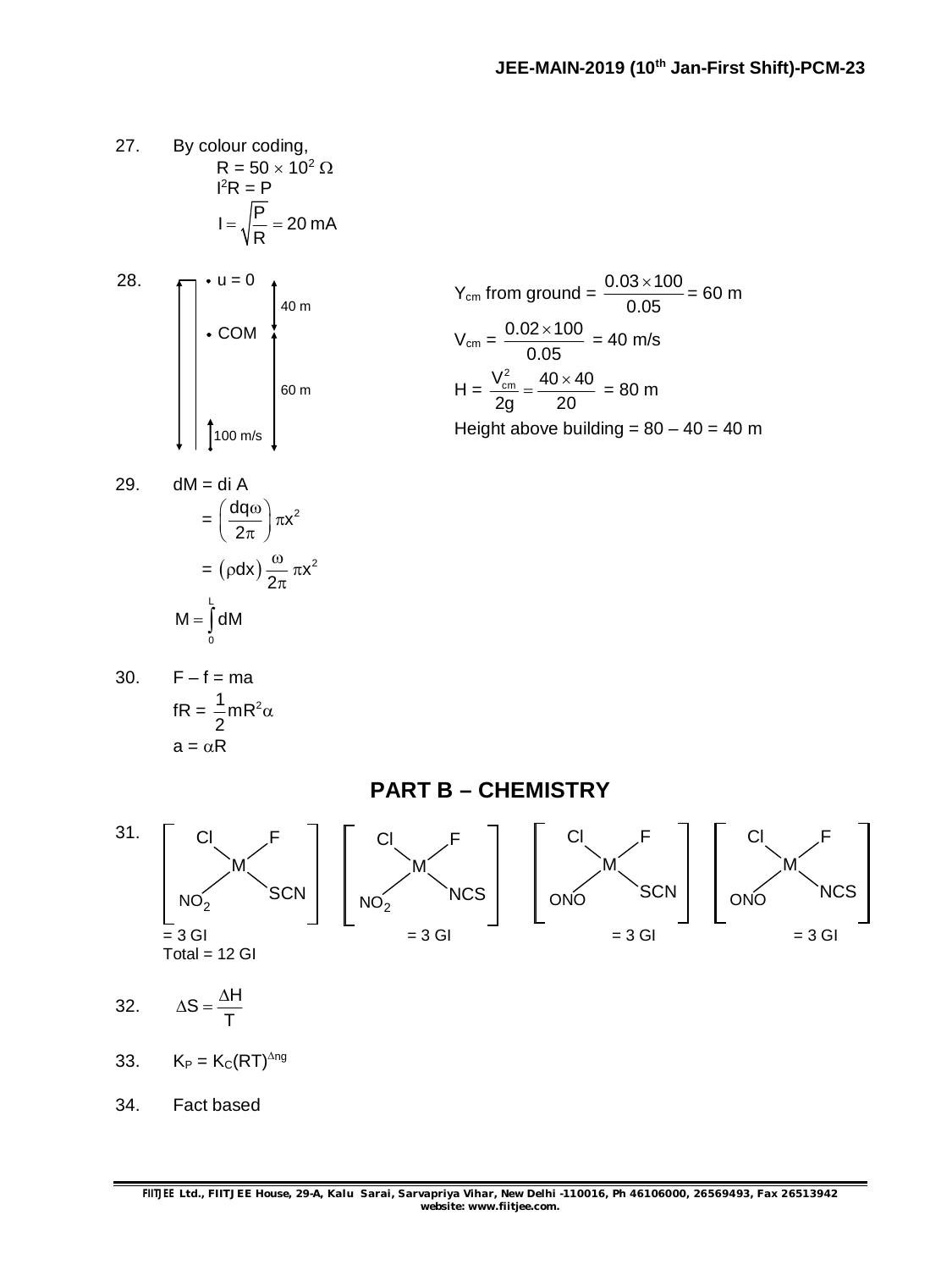35. More polluted water has high biological oxygen demand.



37.



- 46. Atomic & ionic radii decreases
- 47. Allylic radical will form in presence of sunlight.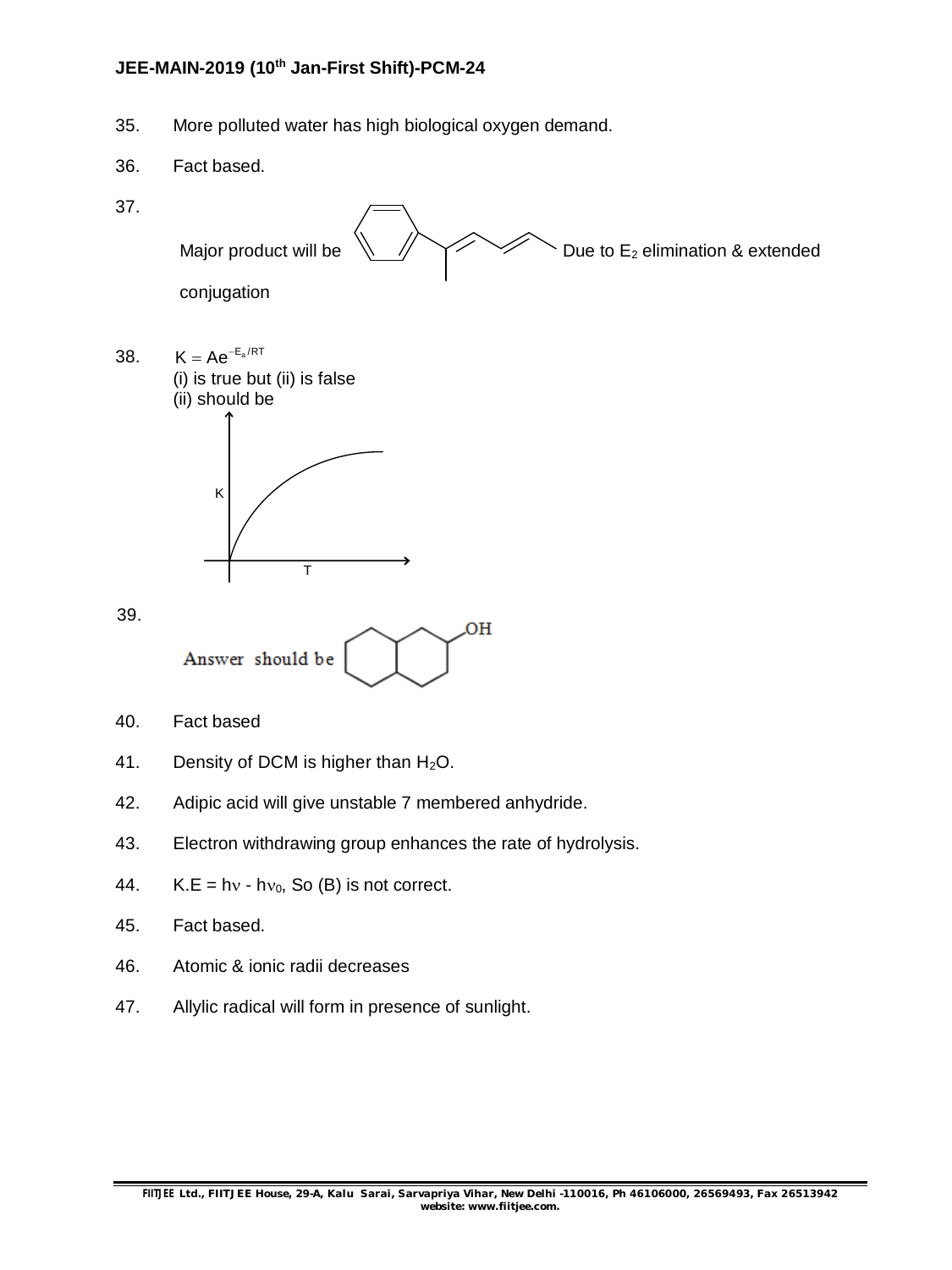

$$
\setminus_{\text{OCOCH}_3}
$$

50.



- 51. Diagonal relationship.
- 52. Lesser the SRP value higher the reducing power.
- 53. Fact based.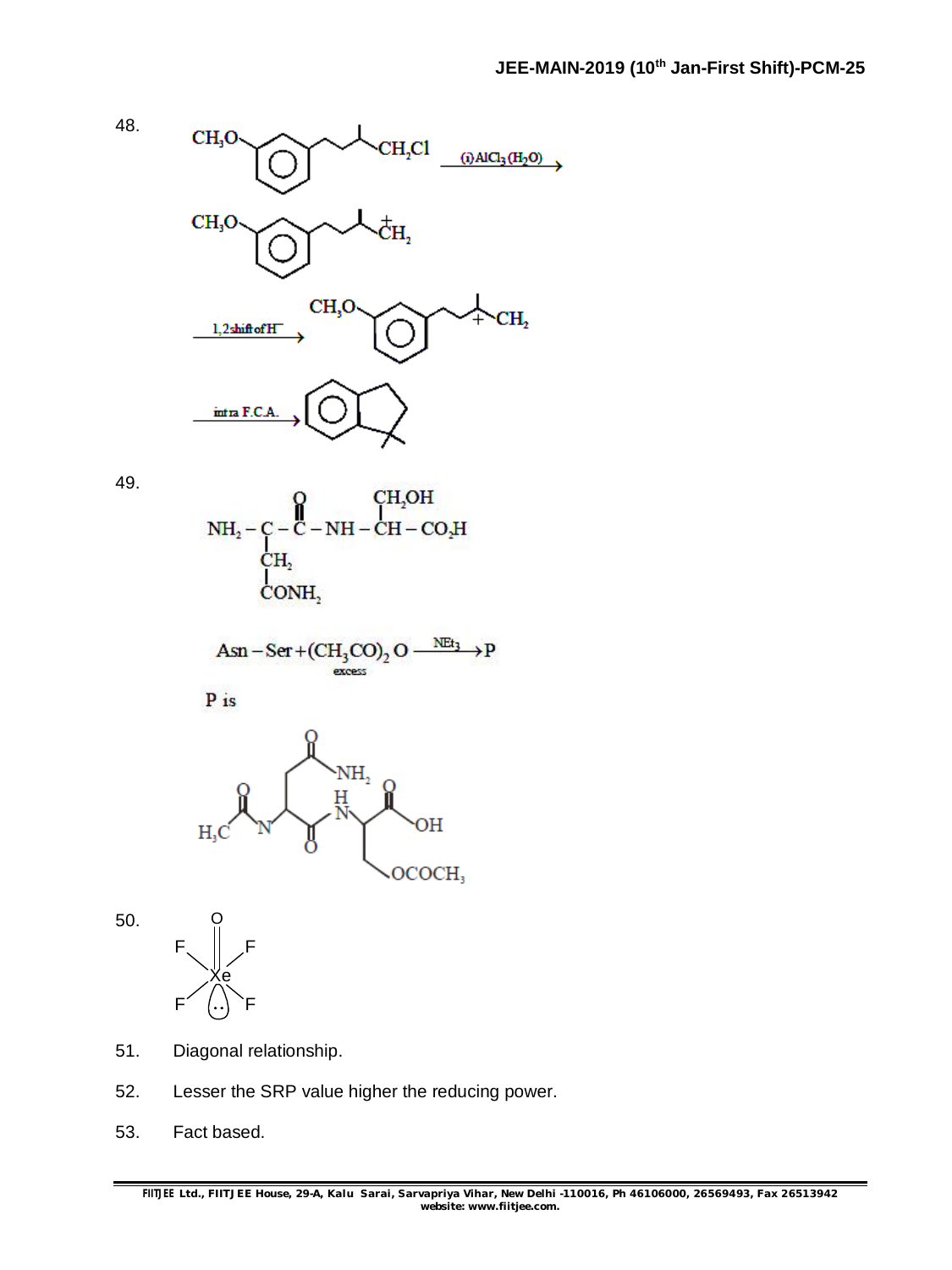- 54.  $Ca(OH)$ <sub>2</sub> + Na<sub>2</sub>SO<sub>4</sub>  $\longrightarrow$  CaSO<sub>4</sub> + 2NaOH  $100$  m mol  $14$  m mol 14 m mol 28 m mol  $\overline{\phantom{a}}$  $w_{CasO_4} = 14 \times 10^{-3} \times 136 = 1.9$ gm [OH-] =  $\frac{28}{100}$  = 0.28M 55.  $P_A = \chi_A P_A^0 = Y_A P_T$
- $P_T = \chi_A P_A^0 + \chi_B P_B^0 = 0.4 \times 7 \times 10^3 + 0.6 \times 12 \times 10^3 = 10^4$  $0.4 \times 7 \times 10^3 = Y_A \times 10^4$  $Y_A = 0.28$  $Y_B = 1 - 0.28 = 0.72$
- 56. NaBH4 don't reduce ester.
- 57. Fact based
- 58. Higher the Ka value lower the pKa value.
- 59. Hall-Herolut's process is given by  $2Al_2O_3 + 3C \longrightarrow 4 Al + 3CO_2$  $2Al_2O_3(\ell) \longrightarrow 4Al^{3+}(\ell) + 6O^{2-}(\ell)$ At cathode:  $4 \text{ Al}^{3+}(\ell) + 12e^- \longrightarrow 4 \text{ Al}(\ell)$ At anode:  $6O^{2-}(\ell)$  —  $3O_{2}(g)$  + 12e<sup>-</sup>  $2C + 3O_2 \longrightarrow 3CO_2(\uparrow)$

60

$$
N_2^{\oplus} \Rightarrow BO = 2.5 \Rightarrow \left[ \pi - Bond = 2 & \sigma - Bond = \frac{1}{2} \right]
$$
  
\n
$$
N_2 \Rightarrow B.O. = 3.0 \Rightarrow [\pi - Bond = 2 & \sigma - Bond = 1]
$$
  
\n
$$
O_2^{\oplus} = B.O. \Rightarrow 2.5 \Rightarrow [\pi - Bond = 1.5 & \sigma - Bond = 1]
$$
  
\n
$$
O_2 \Rightarrow B.O. \Rightarrow 2 \Rightarrow [\pi - Bond \Rightarrow 1 & \sigma - Bond = 1]
$$

÷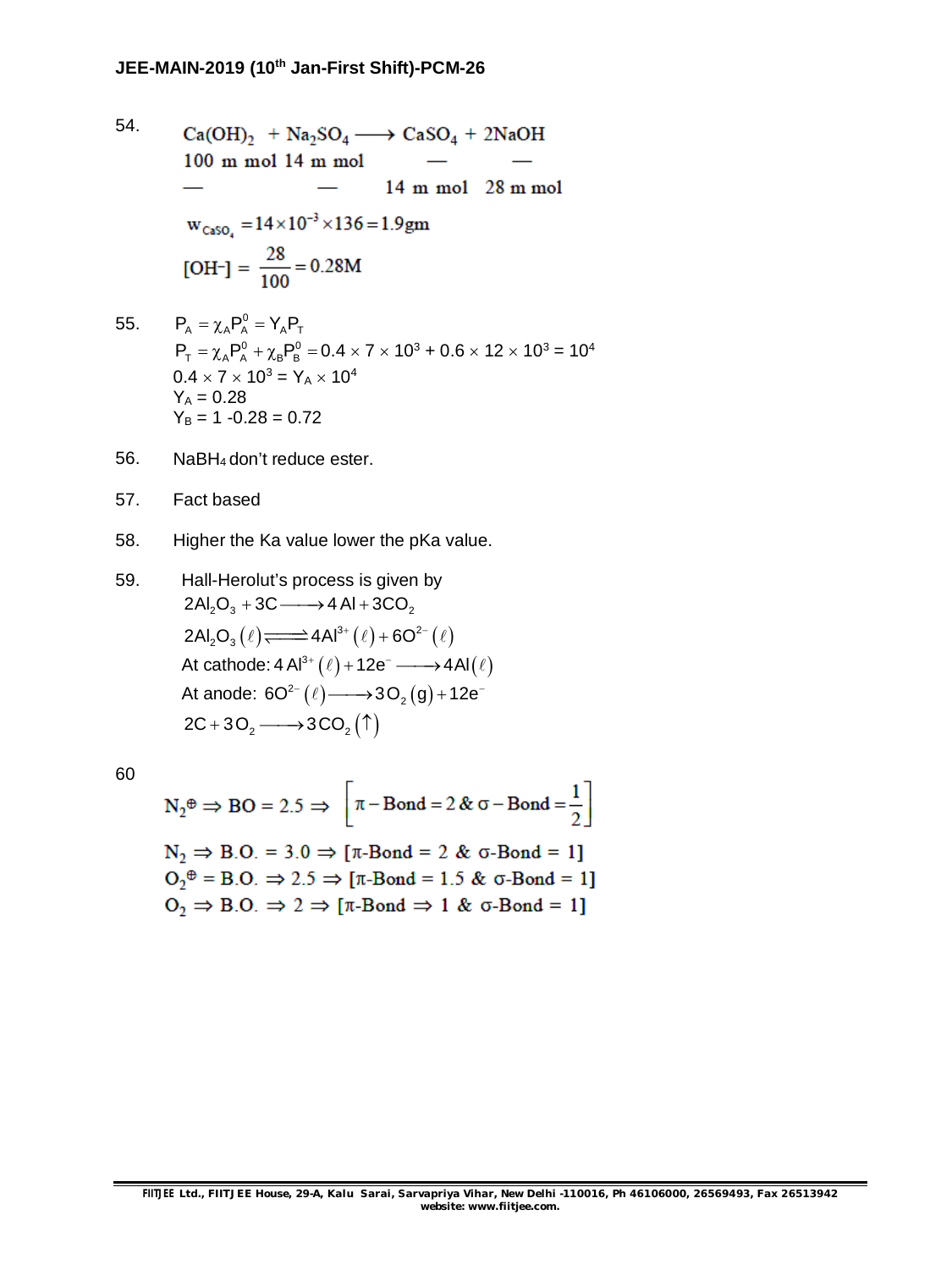# **PART C – MATHEMATICS**

61. P (7 or 8)  
\n= P(H)P(7 or 8)+P(T)P(7 or 8) = 
$$
\frac{1}{2} \times \frac{11}{36} + \frac{1}{2} \times \frac{2}{9} = \frac{11}{72} + \frac{1}{9} = \frac{19}{72}
$$
  
\n62. Let P be the point nearest to  $(\frac{3}{2}, 0)$ , then normal  
\nat P will pass through  $(\frac{3}{2}, 0)$ .  
\nLet Co – ordinates of P be s  $(\frac{t^2}{4}, \frac{t}{2})$   
\nHence equation of normal is y + tx =  $\frac{t}{2} + \frac{t^2}{4}$   
\nThe line passes through  $(\frac{3}{2}, 0)$   
\n $\frac{3t}{2} = \frac{t}{2} + \frac{t^3}{4} \Rightarrow t = 2$  (-2, 0 are rejected)  
\nhence nearest point is (1, 1)  
\ndistance  $\sqrt{(\frac{3}{2} - 1)^2 + (1 - 0)^2} = \frac{\sqrt{5}}{2}$   
\n63.  $\vec{n} = \vec{n} \cdot \vec{x} \cdot \vec{n} = |\vec{s} - 1 \cdot 2| = 7\hat{i} - 7\hat{j} + 7\hat{k}$   
\n $|1 \cdot 2 \cdot 3|$   
\nEquation of plane is  $y + \vec{x} = \frac{1}{2}$   
\nEquation of plane is  $y = -(\vec{x} - 4) - 7(y + 1) + 7(z - 2) = 0$   
\n $\Rightarrow -7x - 7y + 7z + 7 = 0 \Rightarrow x + y - z = 1$   
\n64.  $\mu = \frac{1+3+8+x+y}{5}$   
\n $25 = 12 + x + y \Rightarrow x + y = 13$  .........(1)  
\n $\sigma^2 = \frac{\sum (x_i - \mu)^2}{N}$   
\n $9.2 = \frac{1+9+64+x^2+y^2}{5}$   
\n $34.2 \times 5 = 74 + x^2 + y^2$   
\n $171 = 74 + x^2 + y^2$   
\n $97 = x^2 + y^2$   
\n $179 = x^2 + y^2 + 2xy$   
\n $169 - 97 =$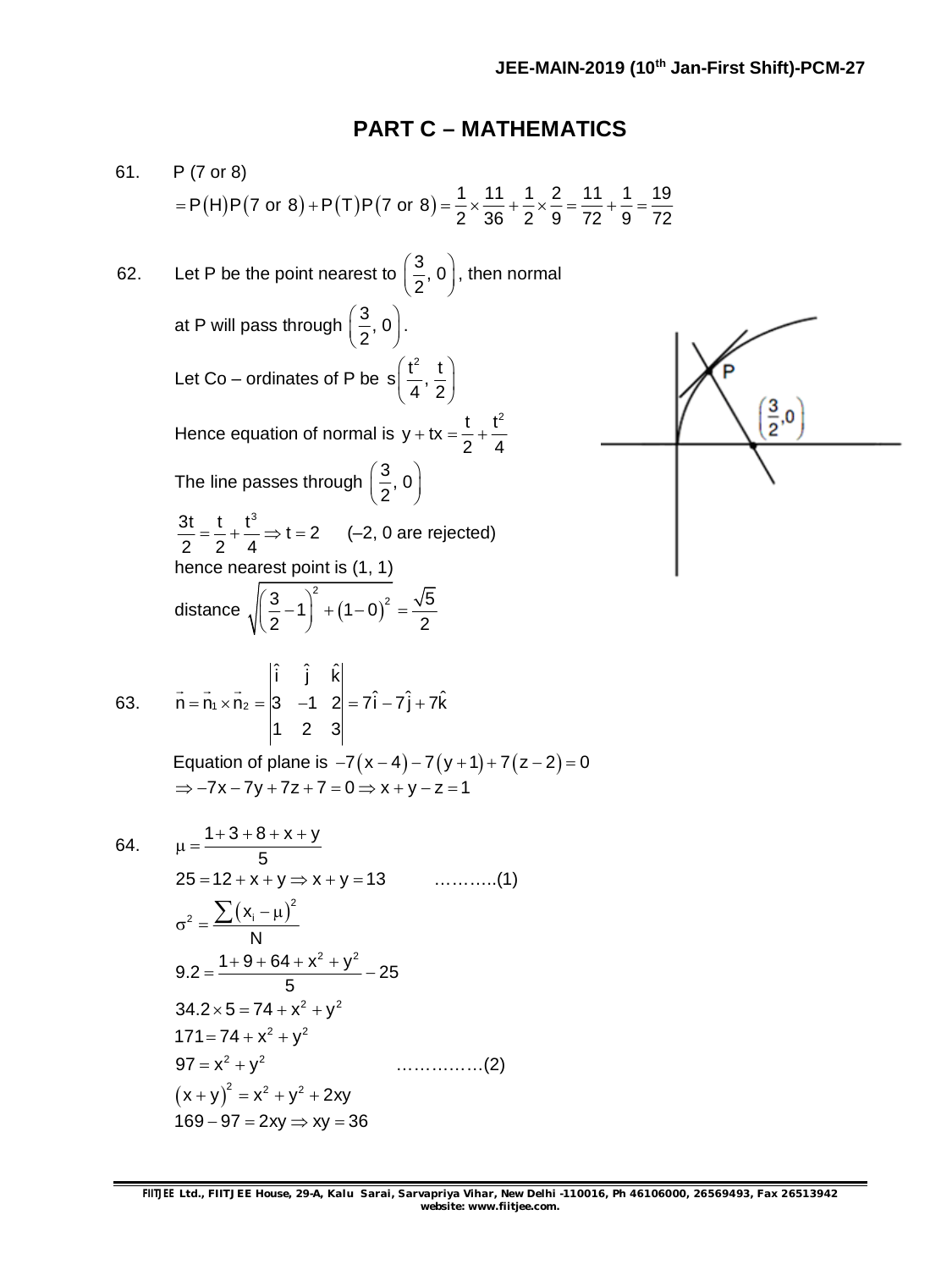$$
T = 4, 9
$$
  
So ratio is  $\frac{4}{9}$  or  $\frac{9}{4}$ 

5,5r,5r sides of triangle, 2 5 5r 5r ………………(1) 2 5 5r 5r ………………(2) 2 5r 5r 5 ………………(3) From <sup>2</sup> r r 1 0 1 5 1 5 r , 2 2 ………..(4) From (2) 2 r r 1 0 r R ……….(5) From (3) 2 r r 1 0 So, 1 5 1 5 r r 0 2 2 1 5 1 5 r , , 2 2 …………(6) From (4), (5), (6) 1 5 1 5 r , 2 2 

now check options

66.

65.

66. 
$$
\sum_{i=1}^{20} \left( \frac{{}^{20}C_{1-1}}{{}^{20}C_{1} + {}^{20}C_{1-1}} \right)^3
$$
  
\nNow  $\frac{{}^{20}C_{1-1}}{{}^{20}C_{1} + {}^{20}C_{1-1}} = \frac{{}^{20}C_{1-1}}{{}^{21}C_{1}} = \frac{1}{21}$   
\nLet given sum be S, so  
\n
$$
S = \sum_{i=1}^{20} \frac{(i)^3}{21^3} = \frac{1}{(21)^3} \left( \frac{20.21}{2} \right)^2 = \frac{100}{21}
$$
  
\nGiven  $S = \frac{k}{21} \Rightarrow k = 100$   
\n67.  $\sin^2 2\theta + \cos^4 2\theta = \frac{3}{4}$   
\nLet  $\cos^2 2\theta = t$   
\n $\Rightarrow 1 - \cos^2 2\theta + \cos^4 2\theta = \frac{3}{4}$   
\n $\Rightarrow t = \frac{1}{2} \Rightarrow \cos^2 2\theta = \frac{1}{2}$ 

2  $2$ 

 $\gamma^3$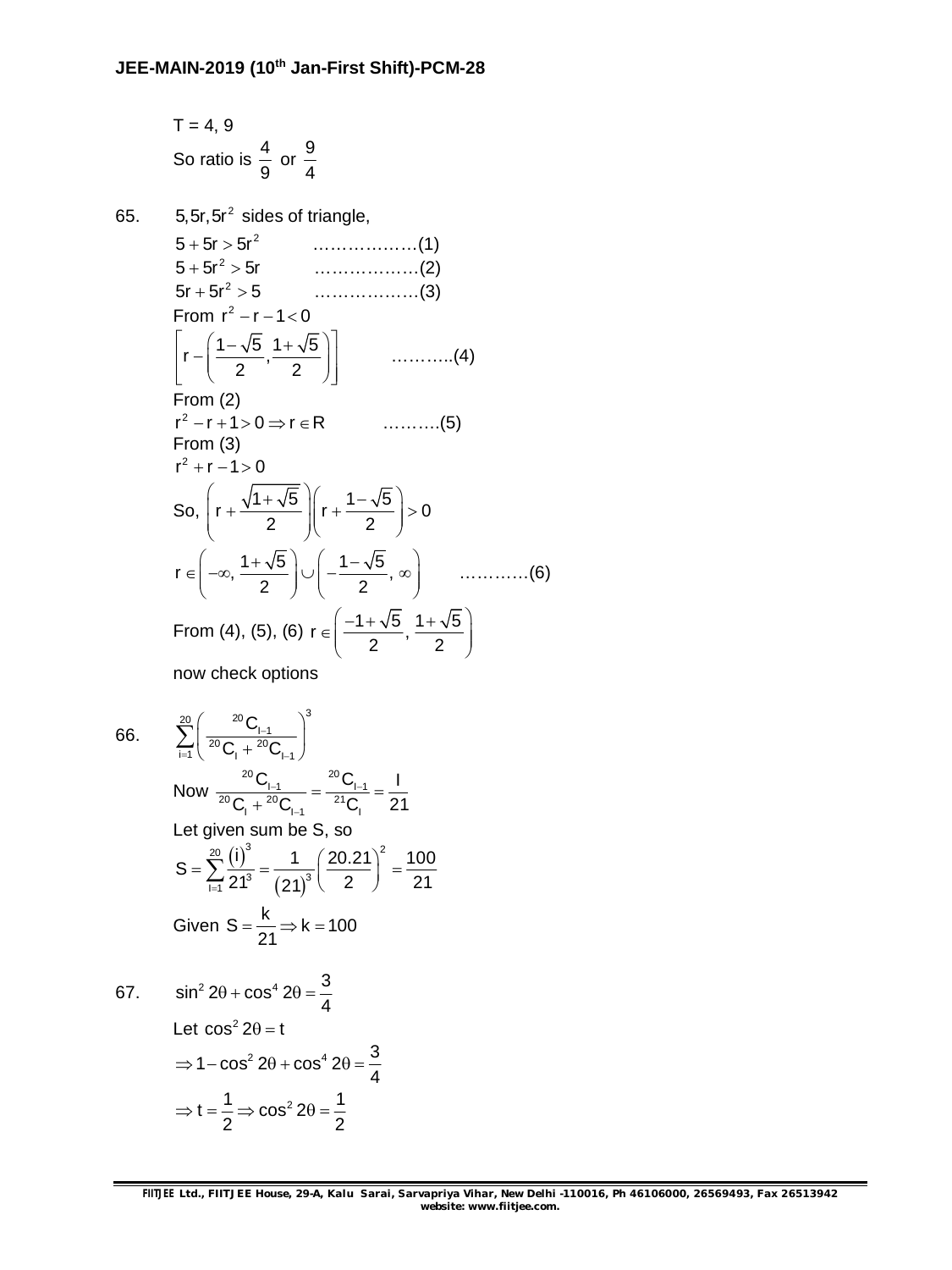$$
\Rightarrow 2\cos^2 2\theta - 1 = 0 \Rightarrow \cos 4\theta = 0
$$

$$
\Rightarrow 4\theta = (2n + 1)\frac{\pi}{2}
$$

$$
\Rightarrow \theta = (2n + 1)\frac{\pi}{8} \Rightarrow \theta = \frac{\pi}{8}, \frac{3\pi}{8} \in \left[0, \frac{\pi}{2}\right]
$$
  
Sum of values of  $\theta$  is  $\frac{\pi}{2}$ 

68. Case – 1 c 5 0 ………….(i)  $f(0) > 0$ c 4 0 ……………(ii)  $f(2) < 0$  $4(c-5) - 4c + c - 4 < 0$  $\mathbf{0}$  $\overline{2}$ 3 c 24 ………..(iii)  $f(2) > 0$  $9(c-5)-6c+c-4>0$  $4c - 49 > 0 \Rightarrow c > \frac{49}{4}$  $-49 > 0 \Rightarrow c > \frac{16}{1}$  .........(iv) 4 Here  $(i) \cap (ii) \cap (iii) \cap (iv)$  $c \in \left(\frac{49}{4}, 24\right)$  $\in \left(\frac{49}{4}, 24\right)$ 4 Case – II c 5 0 …………….(i)  $f(0) < 0$  $\overline{0}$  $\overline{c}$ 3 c 4 ……………..(ii)  $f(2) > 0 \Rightarrow c > 24$  ............(iii)  $f(3) < 0 \Rightarrow c < 49$  ............(iv)  $4 \Rightarrow c \in \phi$  $c \in \left(\frac{49}{4}, 24\right)$  $\in \left(\frac{49}{4}, 24\right)$ 4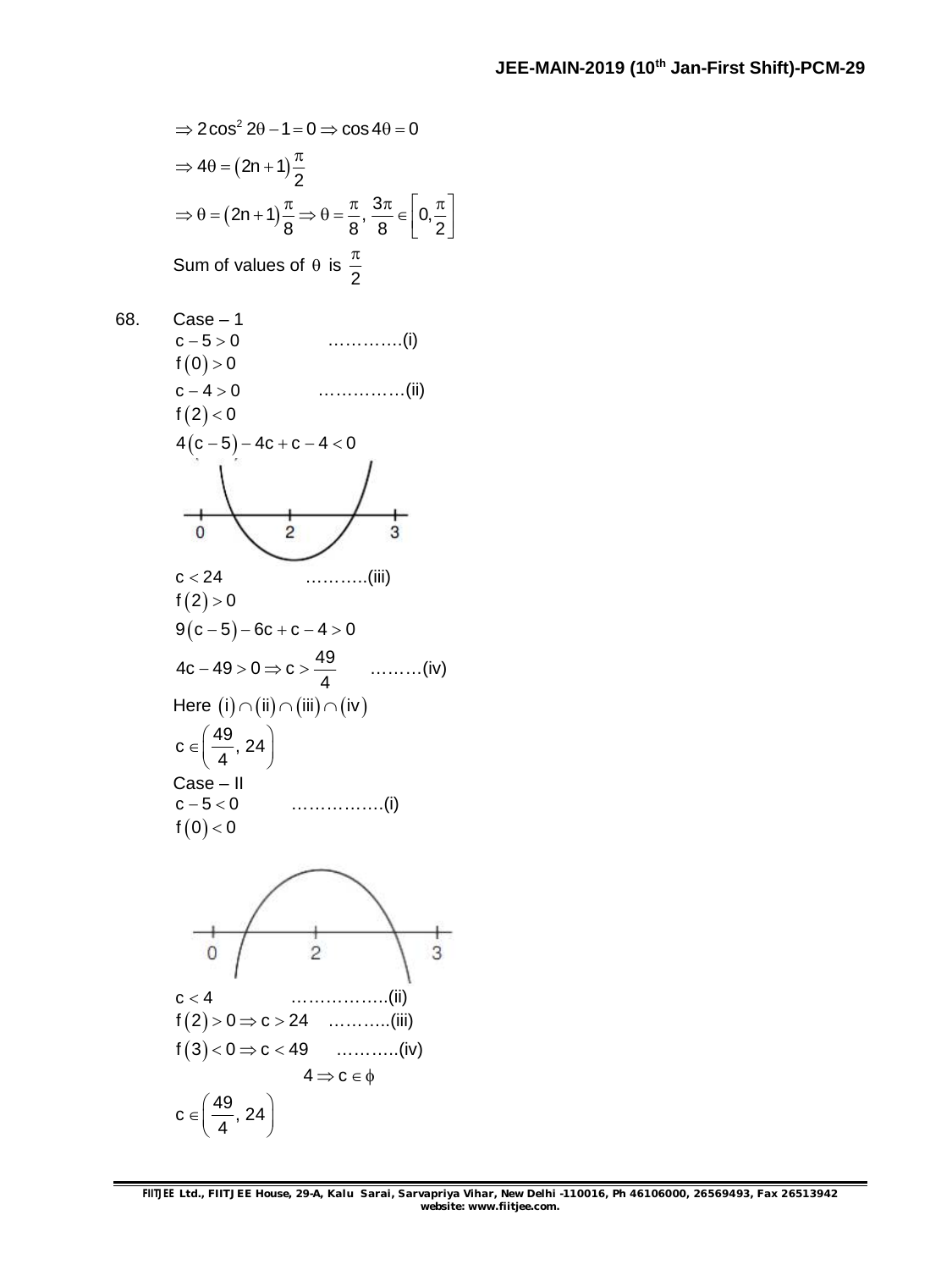69. 
$$
\frac{dy}{dx} + (3 \sec^2 x)y = \sec^2 x
$$
  
\nThis is linear differential equation  
\nIntegrating factor =  $e^{\int 3 \sec^2 x dx} = e^{3 \tan x}$   
\nHence y.  $e^{3 \tan x} = e^{\int 3 \tan x} \sec^2 x dx$   
\n $\Rightarrow y e^{3 \tan x} = \frac{e^{3 \tan x}}{3} + c$   
\n $\Rightarrow y = Ce^{-3 \tan x} + \frac{1}{3}$   
\nGiven  $y\left(\frac{\pi}{4}\right) = \frac{4}{3} \Rightarrow \frac{4}{3} = Ce^{-3} + \frac{1}{3}$   
\n $\Rightarrow C = e^{3}$   
\nHence  $y\left(\frac{\pi}{4}\right) = e^{3} \cdot e^{3} + \frac{1}{3} = e^{6} + \frac{1}{3}$   
\n70.  $n(p) = \left[\frac{140}{3}\right] = 46$   
\n $n(C) = \left[\frac{140}{5}\right] = 28$   
\n $n(M) = \left[\frac{140}{2}\right] = 70$   
\n $n(P \cup C \cup M) = n(P) + n(C) + n(M) - n(P \cap C) - n(C \cap M) - n(M \cap P) + n(P \cap M \cap C)$   
\n $= 46 + 28 + 70 - \left[\frac{140}{15}\right] - \left[\frac{140}{10}\right] - \left[\frac{140}{6}\right] + \left[\frac{140}{30}\right]$   
\n $= 144 - 9 - 14 - 23 + 4 = 102$   
\nSo required number of student = 140 - 102 = 38  
\n71. In the expansion of  $(1 + x^{\log_2 x})^5$   
\nthird term say  $T_3 = {}^6C_2 (x^{\log_2 x})^2 = 2560$ 

 $\Rightarrow (x^{lo_2x})^2 = 256$ taking lograthium to the base 2 on both sides  $\Rightarrow$  2(log<sub>2</sub> x)<sup>2</sup> = 8  $\Rightarrow$  (log<sub>2</sub> x) =  $\pm$ 2  $x = 4, \frac{1}{4}$ 4  $\Rightarrow$  X = 4 Here  $x = \frac{1}{4}$ 

72. Normal to there 2 curves are  $y = m(x - c) - 2bm - bm^3$ y = mx  $-$  4am  $-$  2am $^{\rm 3}$ 

4  $=$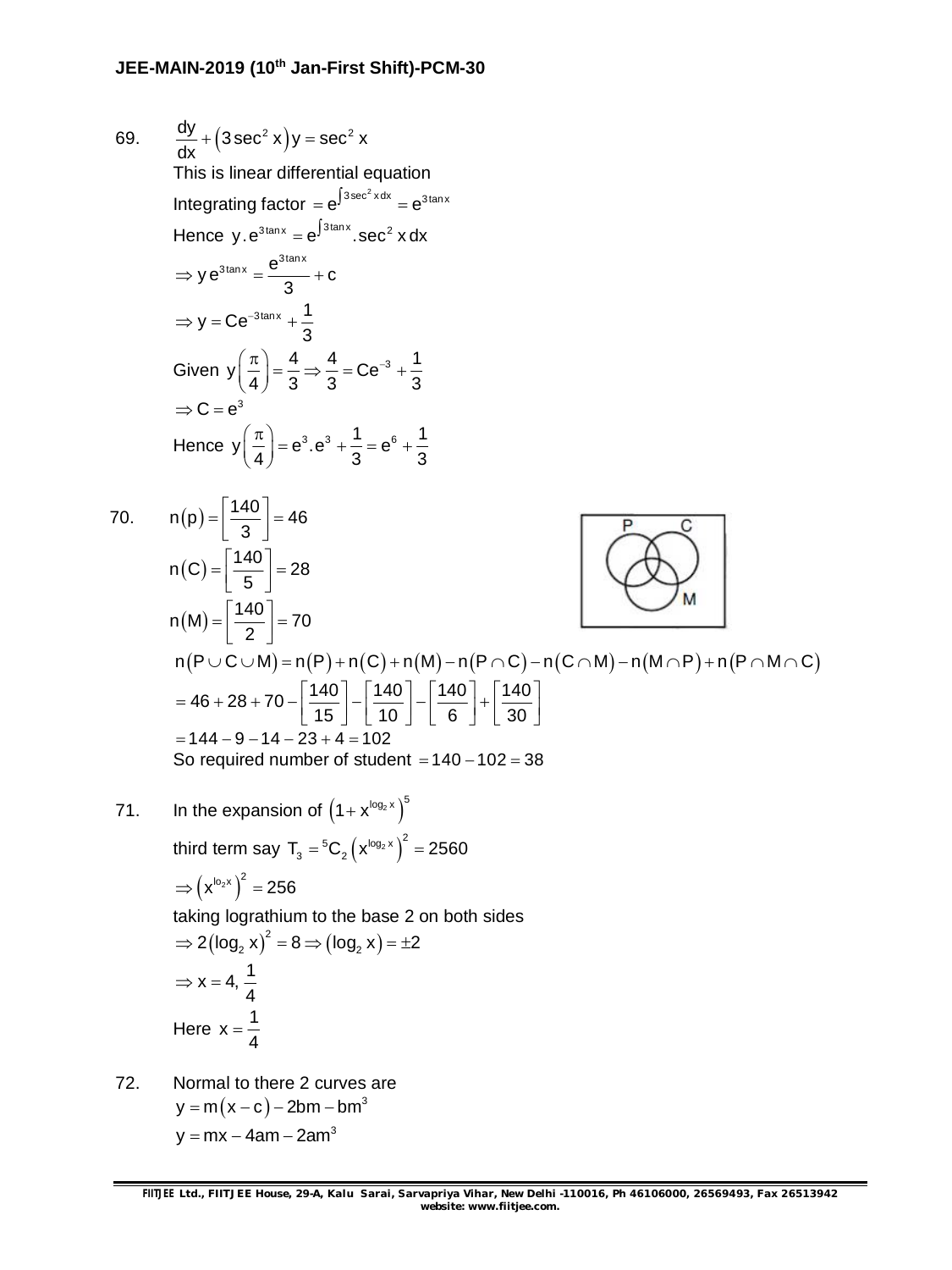If they how a common normal  $(c + 2b) - 4a = (2a - b) m<sup>2</sup>$  (m = 0 corresponds to axis)

$$
\Rightarrow m^2 = \frac{c}{2a - b} - 2 > 0
$$

$$
\frac{c}{2a - b} > 2
$$

According to the question answer is (1, 2, 3, 4) but my be in question they want common normal other than  $x - axis$ , hence answer is  $(B)$ 

$$
73. \qquad x + y - z = 5
$$

$$
x + 2y + 3z = 9,
$$
  
\n
$$
x + 3y + \alpha z = \beta
$$
  
\n
$$
D = \begin{vmatrix} 1 & 1 & 1 \\ 1 & 2 & 3 \\ 1 & 3 & 0 \end{vmatrix} = 0 \Rightarrow (2\alpha - 9) + (3 - \alpha) + (3 - 2) = 0 \Rightarrow \alpha = 5
$$
  
\nNow,  $D_3 = \begin{vmatrix} 1 & 1 & 5 \\ 1 & 2 & 9 \\ 1 & 3 & \beta \end{vmatrix} = 0 \Rightarrow 2\beta - 27 + 9\beta - 5(3 - 2) = 0 \Rightarrow \beta = 13$ 

 $\Rightarrow$  at  $\alpha = 5$ , b = 13 above 3 planes from common line

74. 
$$
\lim_{x \to 1^{+}} \frac{(1-|x|+ \sin|1-x|) \sin[(1-x]\frac{\pi}{2})}{|1-x|[1-x]}
$$
  
\n
$$
= \lim_{x \to 1^{-}} \frac{(1-x + \sin(x-1)) \sin(-\frac{\pi}{2})}{(x-1)(-1)}
$$
  
\n
$$
= \lim_{x \to 1^{-}} \frac{-(x-1) + \sin(x-1)}{(x-1)} = -1 + 1 = 0
$$
  
\n75.  $|A| = \begin{vmatrix} -2 & 4 + d & (\sin \theta - 2) \\ 1 & (\sin \theta) + 2 & d \\ 5 & (2 \sin \theta) - d & (-\sin \theta) + 2 + 2d \end{vmatrix}$   
\n
$$
= \begin{vmatrix} -2 & 4 + d & (\sin \theta - 2) \\ 1 & (\sin \theta) & d \\ 1 & 0 & 0 \end{vmatrix}
$$
 (New R<sub>3</sub> = R<sub>3</sub> - 2R<sub>2</sub> + R<sub>1</sub>)  
\n= (4 + d)d – sin<sup>2</sup> θ + 4 = (d + 2)<sup>2</sup> – sin<sup>2</sup> θ  
\nBecause minimum value of |A| = 8  $\Rightarrow$  (d + 2)<sup>2</sup> = 9  $\Rightarrow$  d = 1 or -5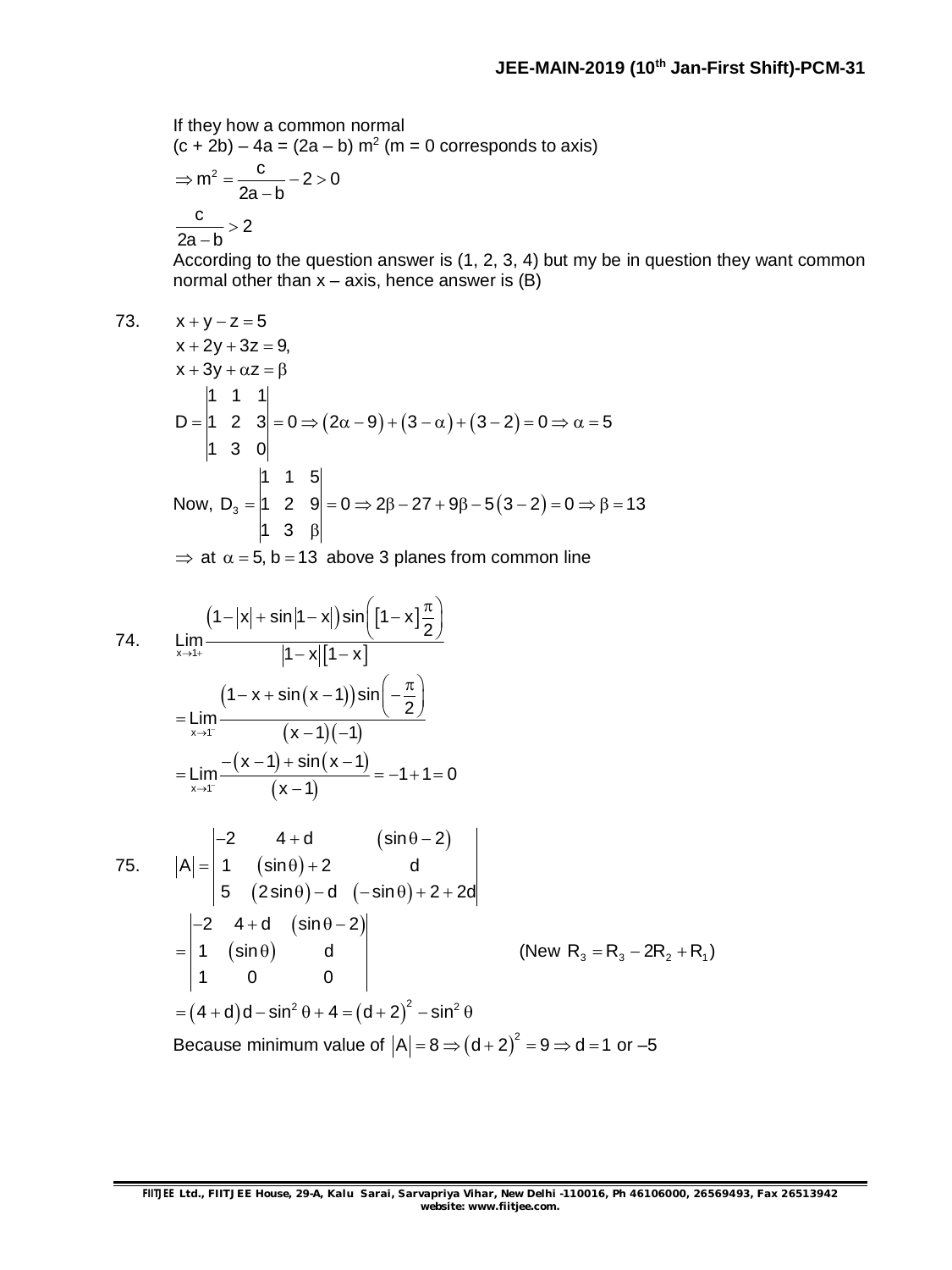76. 
$$
\left| \frac{3z_1}{2z_2} \right| = 2
$$
  
\nLet  $\frac{3z_1}{2z_2} = 2\cos\theta + 2(\sin\theta)i$   
\n $\Rightarrow \frac{2z_2}{3z_1} = \frac{1}{2}\cos\theta - \frac{1}{2}(\sin\theta)$   
\nGiven,  $z = \frac{2z_1}{3z_2} + \frac{3z_2}{2z_1} = \frac{5}{2}\cos\theta + \frac{3}{2}(\sin\theta)i$ 

Which is neither purely real nor purely imaginary and  $|z|$  depends on  $\theta$ .

77. 
$$
\int_{c}^{b} (x^4 - 2x^2) dx
$$
  
From figure min area is  $(-\sqrt{2}, \sqrt{2})$ 

78. Let point P is  $(\alpha, \beta)$  and centroid of  $\Delta PQR$  is (h, k), then  $3h = \alpha + 1 + 3$  and  $3k = \beta + 4 - 2$  $\Rightarrow \alpha = 3h - 4$  and  $\beta = 3k - 2$ Because  $(\alpha, \beta)$  lies on  $2x - 3y + 4 = 0$  $\Rightarrow$  2(3h - 4) - 3(k - 2) + 4 = 0  $\Rightarrow$  locus is 6x - 9y + 2 = 0 whose slope is  $\frac{2}{3}$ 3

### 79. From the graph we can easily conclude that  $f(x)$  is non – derivable at  $x = -2, -1, 0, 1, 2$

80. Tangent at  $(1, -1)$  is  $x(1) + y(-1) + 2(x + 1) - 3(y - 1) - 12 = 0$  $= 3x - 4y = 7$ Required circle is  $(x-1)^2 + (y+1)^2 + \lambda(3x-4y-7) = 0$ It pass through (4, 0)  $\Rightarrow$  9 + 1 +  $\lambda$  (12 - 7) = 0  $\Rightarrow$   $\lambda$  = -2  $\Rightarrow$  required circle is  $x^2 + y^2 - 8x + 10y + 16 = 0$  $\Rightarrow$  Radius =  $\sqrt{16 + 25 - 16} = 5$ 

81.  $f(x) = x^3 + ax^2 + bx + c$  $f'(x) = 3x^2 + 2ax + b$  $f''(x) = 6x + 2a$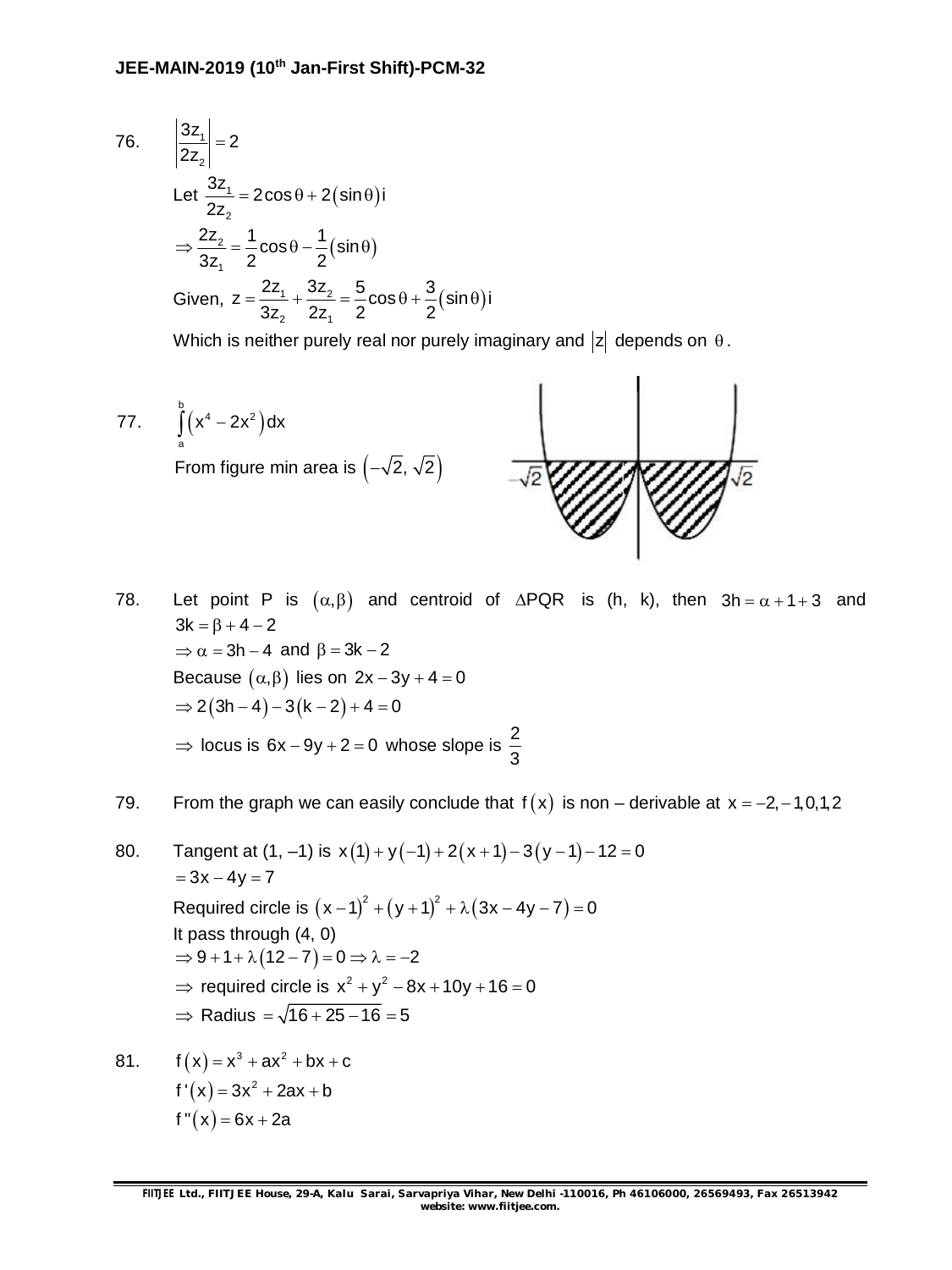$$
f'''(x) = 6 a = f'(1) = 3 + 2a + b \implies a + b = -3
$$
  
\n
$$
b = f'' = 12 + 2a \implies 2a - b = -12
$$
  
\n
$$
c = f'''(3) \implies c = 6 \text{ and } a = -5, b = 2
$$
  
\n
$$
\implies f(x) = x^2 - 5x^2 + 2x + 6
$$
  
\n
$$
\implies f(2) = 8 - 20 + 4 + 6 = -2
$$

82. Because 
$$
b = 2\overline{a}
$$
, so  $3 - \lambda_2 = 2\lambda_1$  .........(i)  
\nBecause a is perpendicular to c so  $6 + 6\lambda_1 + 3(\lambda_3 - 1) = 0$  .........(ii)  
\n $\Rightarrow (\lambda_1, \lambda_2, \lambda_3) = (\lambda_1, 3 - 2\lambda_1, -1 - 2\lambda_1)$  where  $\lambda_1 \in R$   
\n $\Rightarrow \left(-\frac{1}{2}, 4, 0\right)$  satisfied above triplet.

83. Let A is 
$$
(1-3\mu, \mu-1, 2+5\mu)
$$
  
\n $\overline{AB} = (3\mu + 2)i + (3 - \mu)j + (4 - 5\mu)$   
\n $\hat{k}$  which is parallel to plane x – 4y + 3z = 1  
\n⇒ 1(3\mu + 2) – 4(3 –  $\mu$ ) + 3(4 – 5 $\mu$ ) = 0  
\n= -8 $\mu$  + 2 = 0 ⇒  $\mu = \frac{1}{4}$ 

84. 
$$
\int \frac{(\sin^{n} \theta - \sin \theta)^{\frac{1}{n}} \cos \theta}{\sin^{n+1} \theta} d\theta
$$
  
\n
$$
= \int \frac{(t^{n} - t)^{n} dt}{t^{n+1}} \qquad (\text{Put } \sin \theta = t)
$$
  
\n
$$
= \int \frac{t \left(1 - \frac{1}{t^{n-1}}\right)^{\frac{1}{n}}}{t^{n+1}} dt = \int \frac{\left(1 - \frac{1}{t^{n-1}}\right)^{\frac{1}{n}}}{t^{n}} dt
$$
  
\nPut  $1 - \frac{1}{t^{n-1}} = z \Rightarrow \frac{(n-1)}{t^{n}} dt = dz$ ,  
\n
$$
\Rightarrow I = \frac{1}{n-1} \int z^{\frac{1}{n}} dz = \frac{z^{\frac{1}{n}+1}}{\left(\frac{1}{n} + 1\right)(n-1)} + c = \frac{n \left(1 - t^{1-n}\right)^{n+1}}{n^{2} - 1} + c
$$
  
\n
$$
= \frac{n}{n^{2} - 1} \left(1 - \frac{1}{\sin^{n-1} \theta}\right)^{\frac{h+1}{n}} + c
$$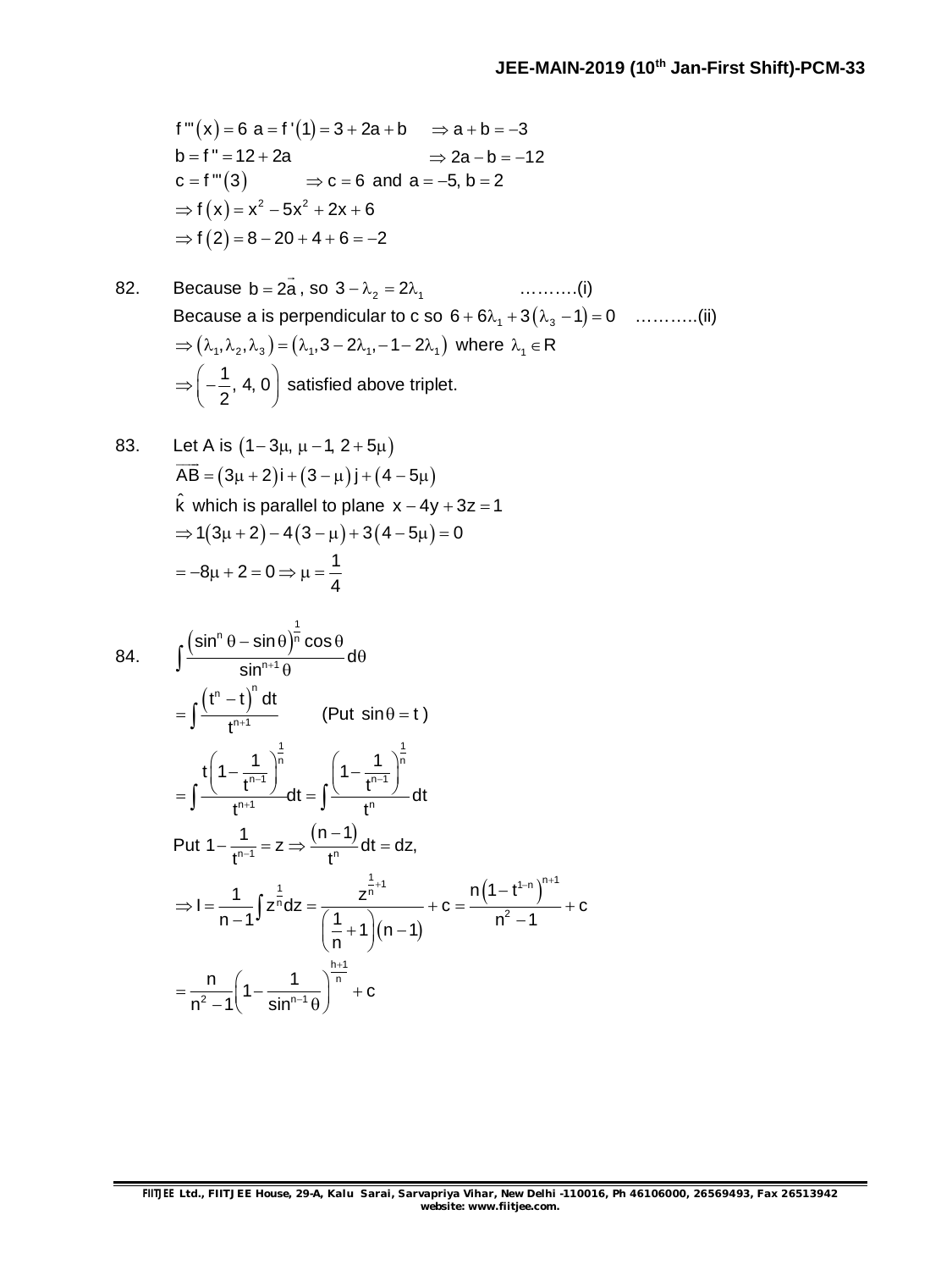

88. Two digit numbers of the form  $7\lambda + 2$  are 16, 23 ....................93 Two digit numbers of the form  $7\lambda + 5$  are 12, 19,.................96 Sum of all the above numbers equals to  $\frac{12}{0}(16+93)+\frac{13}{0}(12+96)=654+702=1356$  $2^{(2+1)}$  2  $+93$ ) +  $\frac{16}{2}$ (12 + 96) = 654 + 702 = 1